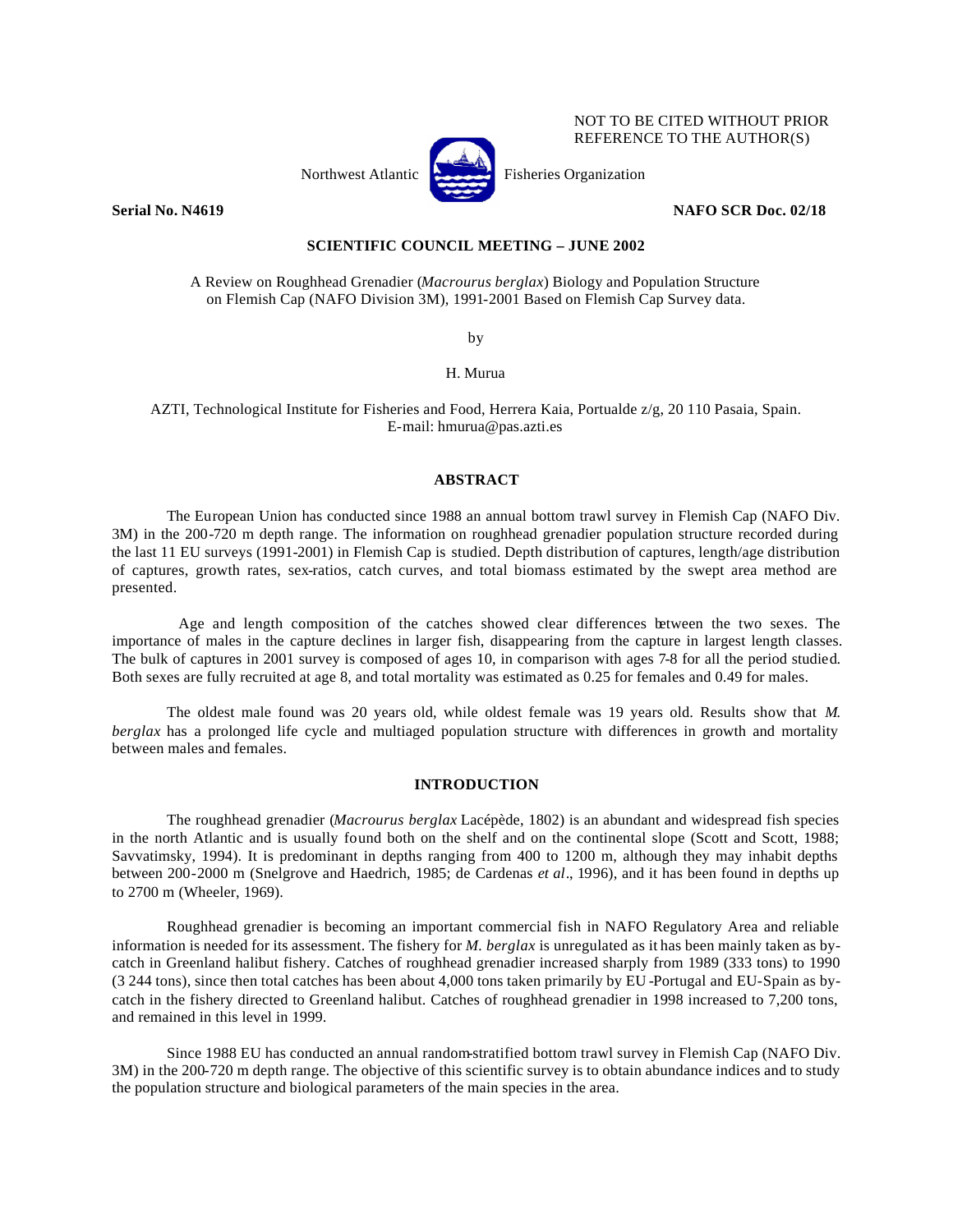Limited information on age structure and growth rate of *M. berglax* is available in scientific literature. Savvatimsky (1971, 1984, 1989, 1994) and Jorgensen (1996) have carried out studies on this species in the NW Atlantic (NAFO Div. 0,2GHJ, 3K and 1ABCD, respectively), basing findings on age readings from scales. The age structure and growth parameters of roughhead grenadier have been estimated by Casas (1994), Sainza (1996), Alpoim (1997), Sarasua *et al.*, (1998 and 1999), Murua *et al.*, (1999) and Murua (2000 and 2001) from otolith readings of specimens captured in NAFO Div. 3LM. Validation of age estimates derived from otolith reading has been presented by Rodríguez-Marín *et al.* (2002). Eliassen (1983) also performed age estimation by otolith reading from roughhead caught in the continental slope of Norway.

This paper presents some biological data and population structure of roughhead grenadier in Flemish Cap durin the period 1991-2001. The results are presented taking into account that the survey only covers the shallowest distribution area of *M. berglax*.

#### **MATERIAL AND METHODS**

Data on *M. berglax* for the 1991-2001 period were collected on the annual random-stratified bottom trawl surveys carried out by the European Union on the area (methodology is described by Vázquez, 2002). Data on age structure and sex-ratio are only available for the 1994-2001 period. Otolith sampling began in 1994, and since then a total of 3933 otoliths have been read. Annual length-age keys have been applied for each year. For years when otoliths were not sampled the mean 96-97 age-length key (the most consistent readings) were applied.

Otoliths were broken through the nucleus and read by transmited light (Casas, 1994). Many difficulties in reading Macrouridae age from otoliths and scales have been reported previously (Savvatimsky, 1984). Age reading in larger fish (more than 9 years old) is even more complicated, because many rings are present and they lie close to each other. Nevertheless, intercalibration of readings between three readers has been done and 80% of agreement has been reached. Differences were  $\pm 1$  year in otoliths between 2-10 years and 1, 2 years in older than 10 years (Rodríguez-Marín *et al.*, 2002).

Individuals were measured from tip of snout to base of first anal-fin ray, in 0.5 cm intervals, as adopted by NAFO in June 1980 (Atkinson, 1991) as a standard measurement for roundnose and roughhead grenadiers. Length is presented as pre-anal-fin length (AFL) and data are given in 1 cm intervals. Total weight was recorded accurate to the nearest 10 g.

In 1999, 2000 and 2001 was made a comparison between different gears (Lofoten *vs* Campelen), but data presented here concerns only to data gathered by Lofoten gear, which has been the standard net used in previous Flemish Cap cruises.

### **RESULTS AND DISCUSSION**

Total biomass of roughhead grenadier estimated by the swept area method by strata are presented in Table 1 and for the whole bank in Figure 1. Biomass increased from 1989 to 1993, since then the biomass has decreased steadily, with the exception of 1998 year, up to 2000, and in 2001 total biomass increased again reaching the second highest level of 2 473 tones in the period studied. Mean catch per trawl by strata and whole bank data are presented in Table 2. The results indicate that roughhead grenadier occupy the deepest part of the area studied and the abundance and biomass increase with depth, as is evidenced by other authors (de Cardenas *et al*., 1996).

Table 3 shows length distributions of roughhead grenadier for the 1991-2001 period. Captures are dominated by the 14-20 cm length classes, 55 % of the total catch. The average AFL for both sexes is 15,6 cm. This value is smaller than the values found by Savvatimsky (1994) and de Cardenas *et al*. (1996). The former gives an average AFL of 19.8 cm (51.25 cm total length) for Div. 3K, and the latter gives a mean AFL of 21,12 cm (54,39 cm TL) for specimens caught in a long-line survey in Div. 3LMN. These differences are related to the fishing gear employed and depth where fish were caught, because length has a tendency to increase with depth, from the shallowest stratum to the deepest (Cárdenas *et al*., 1996).

Annual length frequencies by sex are presented in Fig. 2. The importance of males in the capture declines in larger fish and they disappear from the capture in largest length classes. Largest male found in the scientific surveys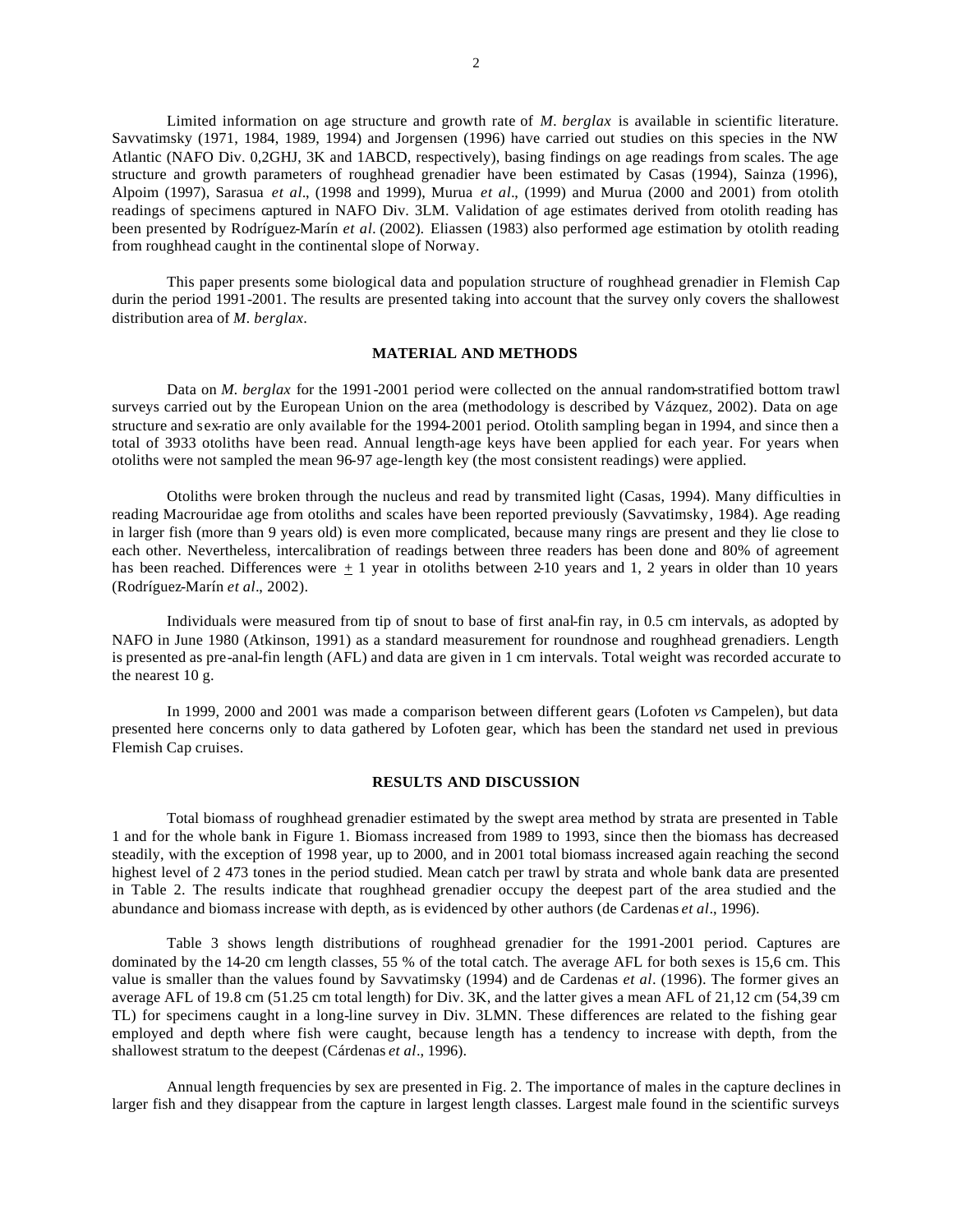was 24 cm while females are larger reaching 35 cm long. Average AFL for females is also greater than for males. Female's mean AFL for the 1993-2001 period in Flemish Cap was 16.97 cm, while mean AFL for males was 15.37 cm. This sexual difference is consistent with data found in the literature. Savvatimsky (1989) gives an average AFL of 18 cm (47 cm total length) and 21.2 cm (54.6 cm total length) for males and females respectively in Div. 3LKN. Those differences have also been seen in the commercial fleet in Div. 3LN, where females are larger than males (Junquera et al., 2001).

The mean AFL-age key for 1994-2001, as well as mean length at age and standard deviation are given by sex in Table 4. Mean length at age is similar for males and females for ages under 9 years, but males grow slower from this length onwards. Mean lengths at age are higher than those obtained by Savvatimsky (1994) for NAFO Div. 0B, 2GH and 3K. Savvatimsky (1994) and Jorgensen (1996) described similar growing pattern using scales for aging fish, they found that the differences between sexes in size at age come about from 10 years onwards. This fact could be explained due to the different aging method used in their studies and in ours, or due to different latitude of the sampling areas where specimens were obtained, because temperature differences would cause slower growth, and a delay in reaching sexual maturity (Rodríguez-Marín *et al.*, 2002).

Table 5 shows age composition by sexes for *Macrourus berglax* in Flemish Cap in 1993-2001. The oldest male found in the study period was 20 years old, while oldest female was 19 years old. Mean age for females in Flemish Cap in the 1993-2001 period was 8.3 years, while mean age for males was 7.4 years. Savvatimsky (1994) for Div. 0B, 2GH and 3K found similar differences.

Interannual differences in length and age are shown in Fig. 2 and 3. The 1984-1986 cohorts dominated the catches during the first years. The importance of these annual classes have declined sharply during last 4 years and the 1990-91 cohorts now dominates captures. The strength of this year-class has been seen in previous surveys (Alpoim, 1997; Sarasua *et al*., 1998; Sarasua *et al.*, 1999; Murua, 2001) and it has been confirmed by the 2001 survey.

Female -ratio in the whole study period is 51%. This value is lower that the one found by de Cardenas *et al*. (1996) in Div. 3LMN, where females made up 71,4% of the catch. However, this difference could be easily explained due to the different area covered by both surveys. As length increases with depth in many species (Cárdenas *et al*., 1996; Junquera *et al*., 1992), female ratio might also increase in deeper areas.

Figures 4 and 5 present sex-ratio by age and by length respectively, for the whole study period. In the sexratio, female proportion fluctuates around 40%-50% the first 10-12 years (up to 22 cm in length). It increases from age 13 (length 20 cm) upwards. Female -proportion reaches 75 % in year-group 13 (20 cm) and 80% in year-group 14 (24 cm). Females are 100% of the captures after that. Similar sex-ratio, with males being more abundant in the central part of the population, is described by Savvatimsky (1994) for Northwestern Atlantic.

The increment in the female-ratio can be due to three different reasons: sexual differences in growth rate, in mortality or a combination of both. In this case, there are certainly sexual differences in growth, which are reflected in the mean length at age (Rodríguez-Marín *et al.,* 2002) and in the different growth curves presented in this study.

Von Bertalanffy growth curves and logarithmic regression lines (Fig. 6), fitted to mean length at age by sex, show that males growth rate declines when reaching 18 cm long, around 9 years old, while females do not decline growing until reaching 34-35 cm, around 20 years old. This result was also observed by Savvatimsky (1994), Jorgensen (1996) and Rodríguez-Marín *et al* (2002). Table 6 shows the estimated parameters of the Von Bertalanffy equations and the equations for logarithmic growth regression curves for all the period studied.

On the other hand, it seems that there are some differences in mortality between both sexes, since males disappear from the capture in larger length-classes; this phenomenon has been also observed for other species, i.e. Greenland halibut (Cárdenas, 1996). Total mortality by sex was calculated from catch curves, fitting regression lines by sex to ages fully recruited to the fishery. The catch curve (Fig. 7) was elaborated from data for eight years (1994- 2001). Both sexes are fully recruited at age 8, and in fact a different mortality is obtained: 0.25 for females and 0.49 for males.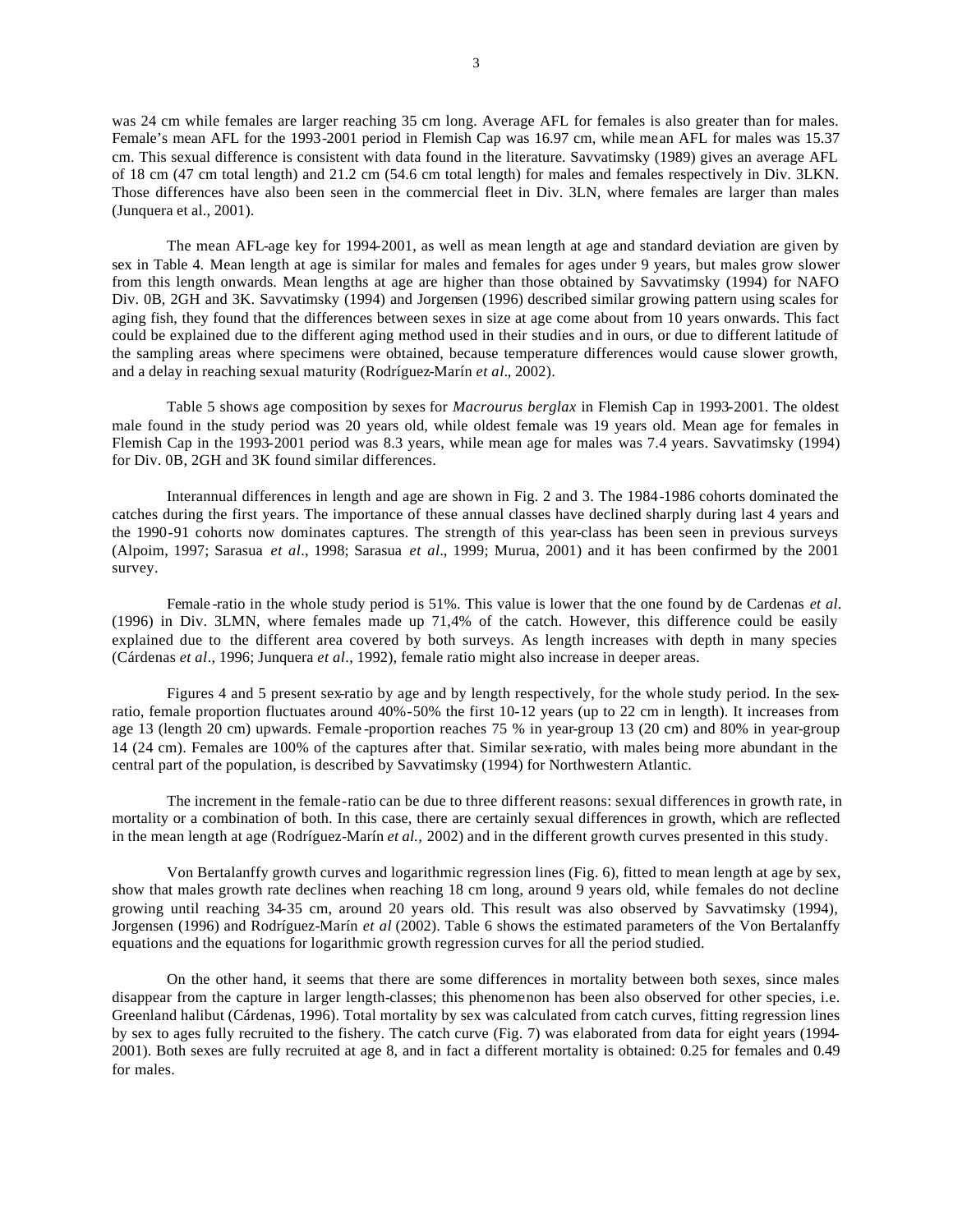Length-weight relationship by sex are shown in Table 7 for all the years studied. The relationship between fish length (AFL) and fish weight was assumed to be adequately expresses by the exponential function. Figure 8 shows the length-weight relationship for sexes combined in 2001 survey.

Data available show that *M. berglax* has a prolonged life cycle and multiaged population structure with differences in growth and mortality between males and females. The complex multy-mode length structure and a slow growth is characteristic of deepwater fishes, including grenadiers (Hureau *et al*., 1979; Casas, 1994; Savvatimsky, 1994). All this results must be taken with care due to the small proportion of the roughhead grenadier distribution area covered by the survey.

# **REFERENCES**

- ALPOIM, R. 1997. Age Structure of Roughhead Grenadier (*Macrourus berglax*) on Flemish Cap, 1996. *NAFO SCR Doc.* 97/58. Serial No. N2892. 6p.
- ATKINSON, D.B. 1991. Relationships Between Pre -anal fin Length and Total Length of Roughhead Grenadier (*Macrourus berglax* Lacépède) in The Northwest Atlantic. *J. Northw. Atl. Fish. Sci.,* **11**: 7-9.
- CASAS, J.M. 1994. Age Structure of Roughhead Grenadier (*Macrourus berglax*) on Flemish Cap, 1994. *NAFO SCR Doc.* 94/80. Serial No. N2459. 5p.
- DE CARDENAS, E. 1996. The Female Ratio by Length as an Indicator of Sexual Differences in Mortality of Greenland Halibut (*Reinhardtius hippoglossoides*) at Ages 8+. *NAFO SCR Doc*. 96/35 Ser. No N2710.
- DE CARDENAS, E., J.M. CASAS, R. ALPOIM, and H. MURUA. 1996. Preliminary Results of the european Long-line Suuvey in the NAFO Regulatory Area. *NAFO SCR Doc.* 96/34 Ser. No N2709, 6p.
- ELIASSEN, J.E. 1983. Occurrence, gonad development and age distribution of the roughhead grenadier (Macrourus berglax Lacepede) (Gadiformes, Macrouridae) along the Continental slope of northern Norway. *ICES, Demersal Fish Committee*, C.M. 1983 /G:41.
- HUREAU, J.C., P. GEISTDORFER, and M. RANNOU. 1979. The cology of deep-sea benthic fish. *Sarsia*, **64** (1- 2):103-108.
- JORGENSEN, O.A. 1996. Distribution and Biology of Grenadiers (Macrouridae) in West Greenland Waters. *J. Northw. Atl. Fish. Sci.* **18**: 7-29
- JUNQUERA, S., S. IGLESIAS, and E. DE CARDENAS. 1992. Spanish fishery of Greenland halibut (*Reinhardtius hippoglossoides*) in 1990-1991. *NAFO SCS Doc.* 92/28 Ser. No N2075, 14 pp.
- JUNQUERA, S., A VAZQUEZ, H. MURUA, E. ROMAN and J. L. DEL RIO. 2001. Spanish Research Report for 2000. *NAFO SCS Doc.01/18.* Ser. No. 4402. 24pp.
- MURUA, H.; A. SARASUA, and E. RODRÍGUEZ -MARÍN. 1999. A review on roughhead grenadier (*Macrourus berglax*) population structure in Flemish Cap (NAFO Div. 3M) 1991-1998. *NAFO SCR Doc. 99/18*. Serial No. N4068. 14pp.
- MURUA, H. 2000. A review on Roughhead Grenadier (*Macrourus berglax*) Biology and Population Structure on Flemish Cap (NAFO Div. 3M) 1991-1999. *NAFO SCR Doc.* 00/30. Ser. No 4259. 19pp.
- MURUA, H. 2001. A review on Roughhead Grenadier (*Macrourus berglax*) Biology and Population Structure on Flemish Cap (NAFO Div. 3M) 1991-2000. *NAFO SCR Doc.* 01/30. Ser. No 4404. 19pp.
- RODRÍGUEZ -MARÍN, E., M. RUIZ, and A. SARASUA. 2002. Validation of roughhead grenadier (*Macrourus berglax*) otolith reading. *J. Appl. Ichthyology* **18**: 70-80.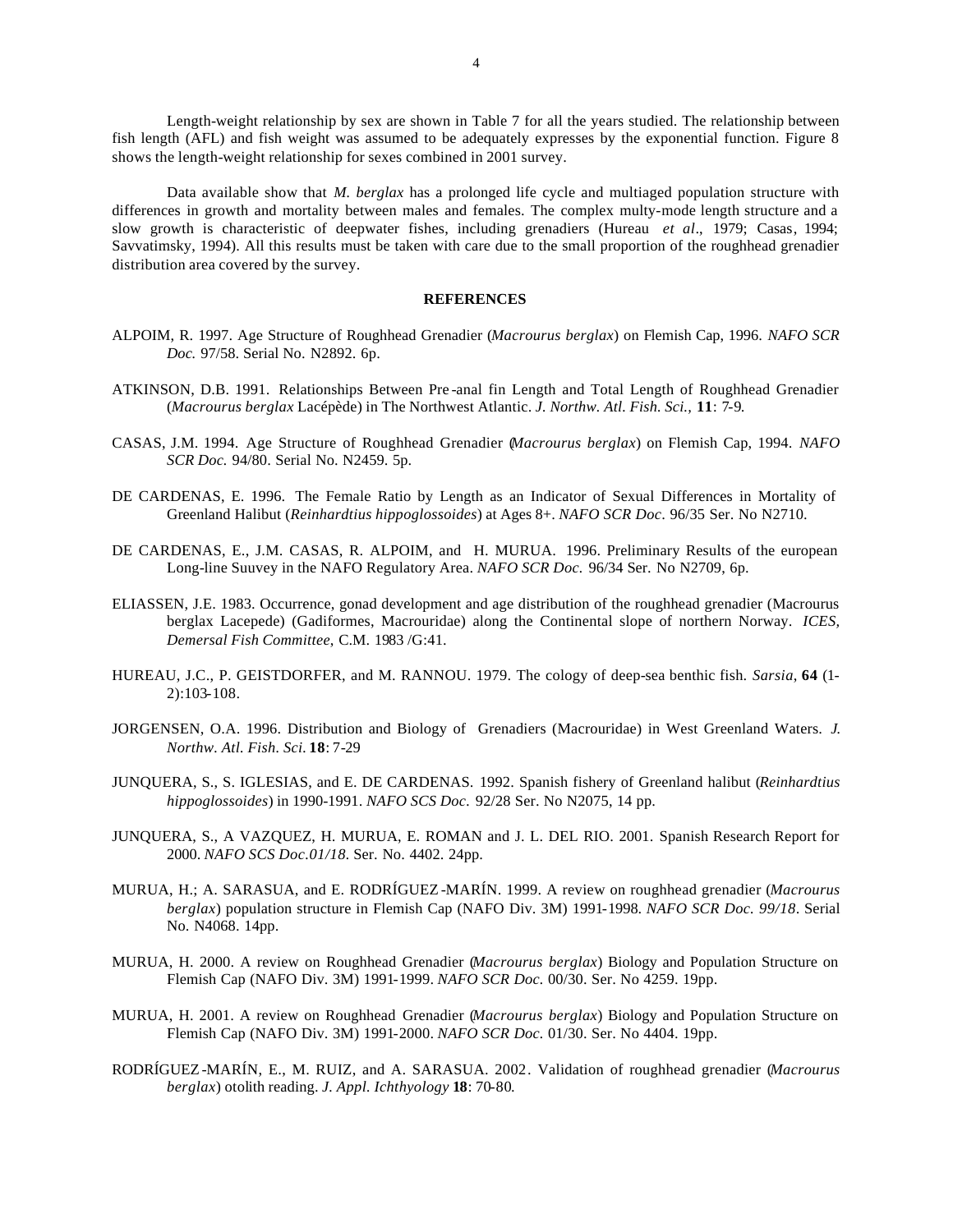- SAINZA, C. 1996. Age Structure of Roughhead Grenadier (*Macrourus berglax*) on Flemish Cap, 1995. *NAFO SCR Doc.* 96/58. Serial No. N2734. 5p.
- SARASUA, A., M. RUIZ, and E. RODRÍGUEZ-MARÍN. 1998. A review on Roughhead Grenadier (*Macrourus berglax*) Population Structure on Flemish Cap (NAFO Div. 3M) 1991-1997. *NAFO SCR Doc.* 98/43. Ser. No 3034. 14pp.
- SARASUA, A., H. MURUA, and E. RODRÍGUEZ-MARÍN. 1999. Roughhead Grenadier (*Macrourus Berglax*) Population Structure on Flemish Cap, 1998. *NAFO SCR Doc.* 99/14 Ser. No 4061. 16pp.
- SAVVATIMSKY, P.I. 1971. On age readings in grenadiers (Macrouriformes). *Vopr. Ikhtiol.,* **11**(3): 495-501.
- SAVVATIMSKY, P.I. 1984. Biological Aspects of Roughhead Grenadier (*Macrourus berglax*) from Longline Catches in the Eastern Grand Bank Area, 1982. *NAFO Sci. Coun. Studies,* **7**: 45-51.
- SAVVATIMSKY, P.I. 1989. Investigations of Roughhead Grenadier (*Macrourus berglax* L) in the Northwest Atlantic, 1967-83. *NAFO Sci. Coun. Studies,* **13**: 59-75.
- SAVVATIMSKY P.I. 1994. Age Structure of of Roughhead Grenadier (*Macrourus berglax*) in the Northwest Atlantic, 1985. *NAFO Sci. Coun. Studies,* **20**: 53-64.
- SCOTT, W. B., and M. G. SCOTT. 1988.. Atlantic fishes of Canada*. Can Bull. Fish. Aquat. Sci.* 219, 731pp.
- SNELGROVE, P.V.R. and R.L. HAEDRICH. 1985. Structure of the deep demersal fish-fauna off Newfoundland. *Mar. Ecol. Prog. Ser.* **27**: 99-107
- VAZQUEZ, A. 2002. Results from the bottom trawl survey of Flemish Cap in July 2001. *NAFO SCR Doc*. 02/
- WHEELER, A. 1969. The fishes of the British Isles and Northwest Europe: Anacanthini (p. 255.259). MacMillan and Co. Ltd., London England, 613 p.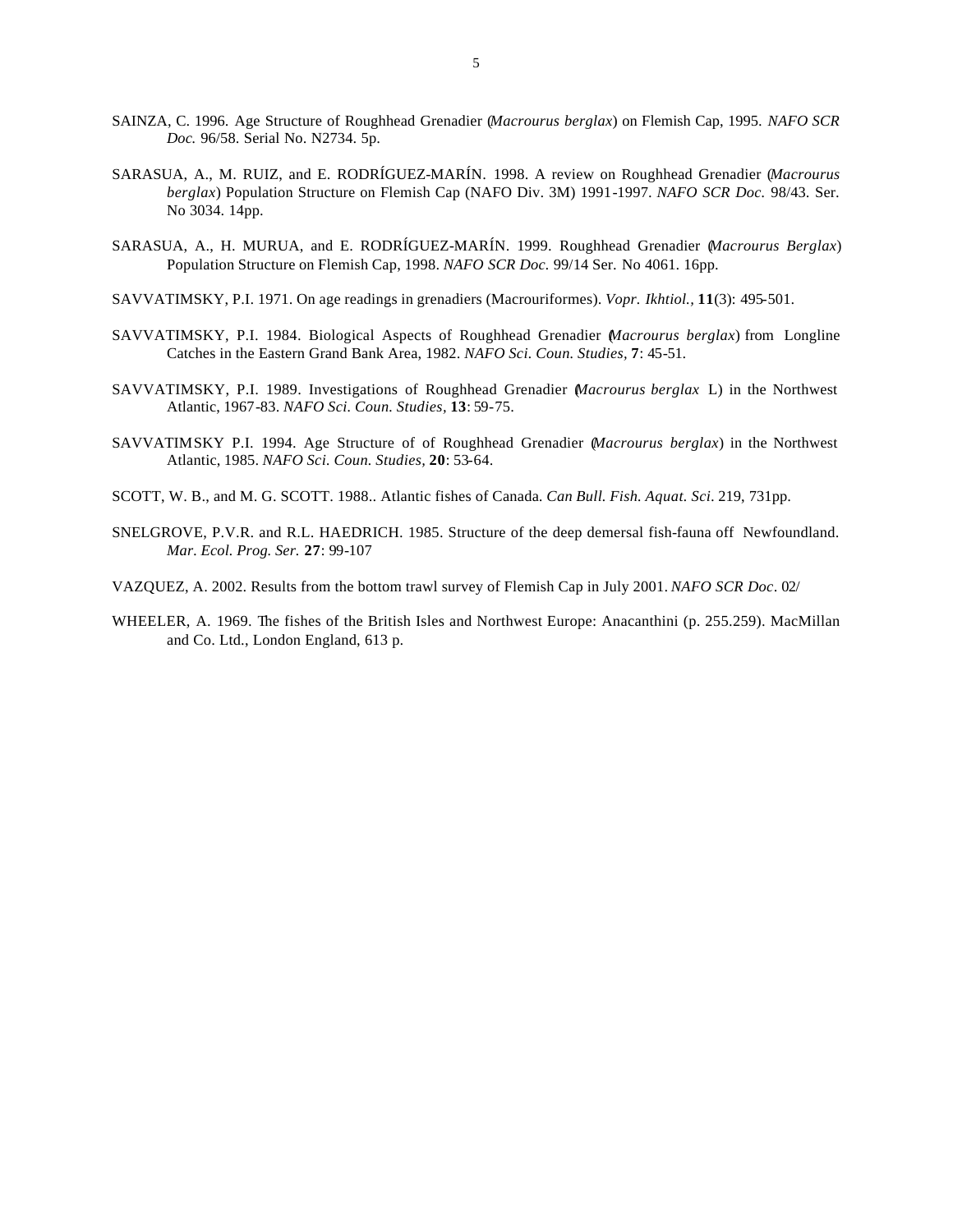|              |                  | Biomass estimated by the swept area meted (tons) |              |                  |       |                |        |                  |              |       |       |                |                  |  |  |
|--------------|------------------|--------------------------------------------------|--------------|------------------|-------|----------------|--------|------------------|--------------|-------|-------|----------------|------------------|--|--|
| Strata       | Depth (m)        | 1990                                             | 1991         | 1992             | 1993  | 1994           | 1995   | 1996             | 1997         | 1998  | 1999  | 2000           | 2001             |  |  |
| $1 - 6$      | 125-252          |                                                  |              |                  |       |                | $10\,$ | 26               |              |       |       |                |                  |  |  |
| $\tau$       | 253-360          |                                                  |              | $\boldsymbol{0}$ |       |                |        |                  |              |       |       | $\mathfrak{Z}$ |                  |  |  |
| $\,8\,$      | 253-360          |                                                  | $\mathbf{1}$ |                  |       |                |        | 13               | 3            |       | 8     |                | 19               |  |  |
| 9            | 253-360          |                                                  | 6            | 33               | 25    | $\overline{4}$ | 25     | 182              | 22           | 48    | 54    | 35             | 35               |  |  |
| $10\,$       | 253-360          |                                                  |              |                  |       |                |        | $\boldsymbol{7}$ | $\mathbf{1}$ |       | 21    | 81             | 21               |  |  |
| 11           | 253-360          |                                                  |              |                  |       |                |        |                  |              |       | 3     | 9              | $\boldsymbol{7}$ |  |  |
| 12           | 261-540          | 47                                               | 129          | 119              | 491   | 65             | 150    | 55               | 163          | 66    | 227   | 96             | 281              |  |  |
| 13           | 261-540          | 21                                               | 21           | 71               | 22    | 38             | 89     | 6                | 22           | 93    | 109   | 60             | 138              |  |  |
| 14           | 261-540          | 127                                              | 101          | 165              |       | 87             | 80     | 321              | 92           | 231   | 161   | 123            | 347              |  |  |
| 15           | 261-540          | 35                                               | 76           | 62               | 382   | 98             | 214    | 100              | 82           | 120   | 86    | 122            | $71\,$           |  |  |
| 16           | 541-720          | 252                                              | 273          | 514              | 1586  | 622            | 305    | 472              | 251          | 482   | 179   | 268            | 402              |  |  |
| 17           | 541-720          | 37                                               | 214          | 146              |       | 117            | 153    | 32               | 138          | 243   | 114   | 80             | 440              |  |  |
| 18           | 541-720          | 170                                              | 423          | 256              |       | 900            | 492    | 183              | 267          | 225   | 372   | 260            | 456              |  |  |
| 19           | 541-720          | 325                                              | 344          | 510              | 1089  | 419            | 336    | 223              | 383          | 504   | 153   | 109            | 257              |  |  |
| <b>TOTAL</b> |                  | 1014                                             | 1587         | 1878             | 3595  | 2350           | 1855   | 1619             | 1425         | 2014  | 1488  | 1249           | 2473             |  |  |
| <b>SOP</b>   |                  | 574                                              | 1537         | 1634             | 1775  | 2258           | 1844   | 1497             | 1411         | 1914  | 1400  | 1264           | 2370             |  |  |
|              | Mean Length (cm) |                                                  | 16.03        | 15.04            | 15.31 | 16.45          | 15.04  | 15.24            | 15.81        | 15.13 | 16.04 | 16.3           | 16.0             |  |  |
| Mean Age     |                  |                                                  |              |                  | 8.1   | 7.4            | 6.5    | 7.6              | 8.0          | 7.8   | 8.0   | 8.1            | $8.0\,$          |  |  |

Table 1.- Total biomass of roughhead grenadier estimated by the swept area method by strata during the EU bottom survey (1988-2001).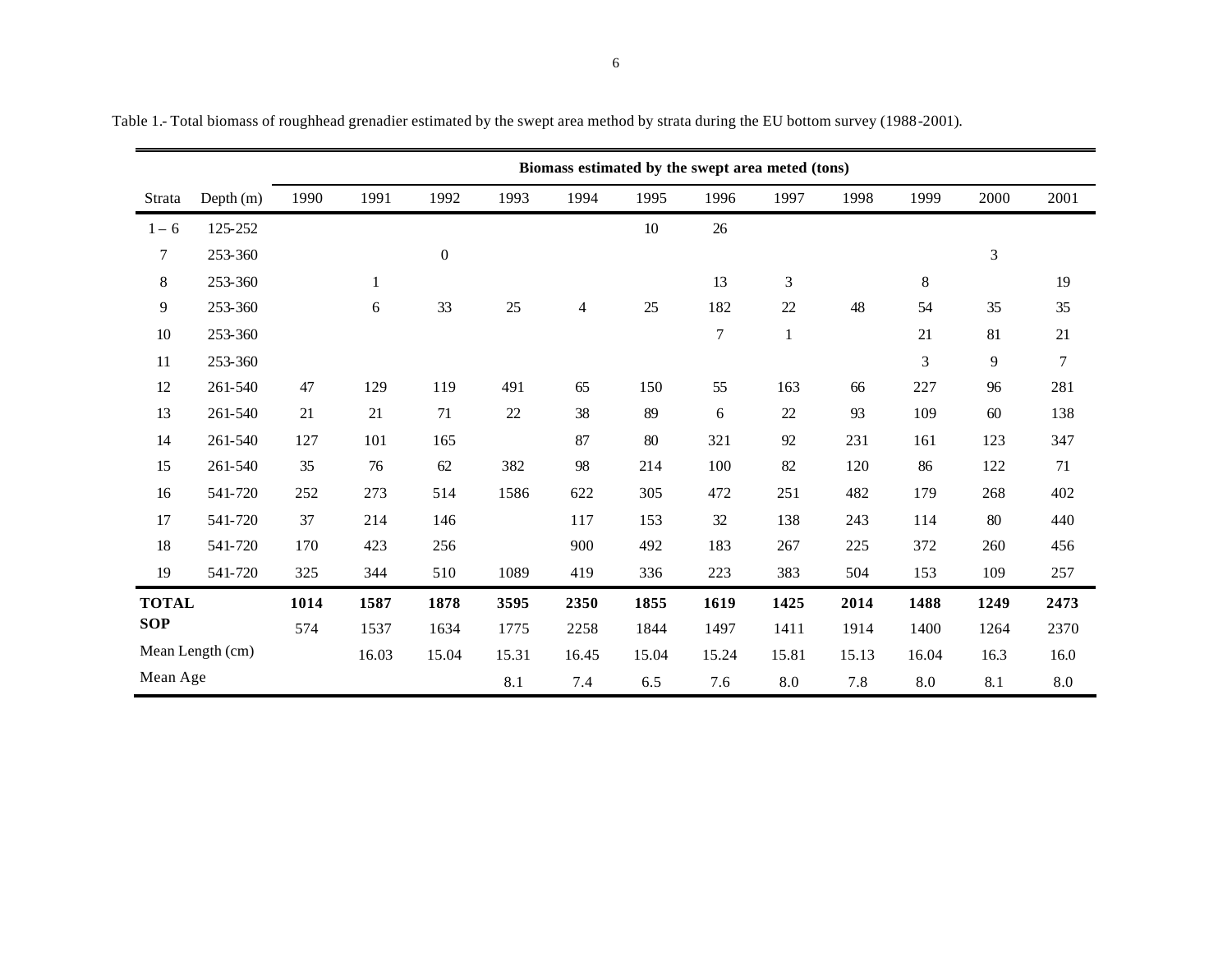|         |                                    |             |      |       |       |       | Average weight per trawl (Kg.) |                  |          |       |       |       |       |
|---------|------------------------------------|-------------|------|-------|-------|-------|--------------------------------|------------------|----------|-------|-------|-------|-------|
| Strata  | Area                               | Depth $(m)$ | 1991 | 1992  | 1993  | 1994  | 1995                           | 1996             | 1997     | 1998  | 1999  | 2000  | 2001  |
| $1 - 6$ | 467                                | 125-252     |      |       |       |       | 0.16                           | 0.68             |          |       |       |       |       |
| 7       | 108                                | 253-360     |      | 0.01  |       |       |                                |                  |          |       |       | 0.05  |       |
| $8\,$   | 82                                 | 253-360     | 0.02 |       |       |       |                                | 0.26             | 0.06     |       | 0.14  |       |       |
| 9       | 34                                 | 253-360     | 0.26 | 1.46  | 0.94  | 0.2   | 1.02                           | 6.52             | 0.87     | 2.03  | 2.15  | 1.54  | 0.39  |
| 10      | 128                                | 253-360     |      |       |       |       |                                | 0.09             | $0.02\,$ |       | 0.28  | 1.13  | 1.45  |
| 11      | 107                                | 253-360     |      |       |       |       |                                |                  |          |       | 0.06  | 0.15  | 0.29  |
| 12      | 90                                 | 261-540     | 2.47 | 2.31  | 8.79  | 1.08  | 3.12                           | 1.08             | 3.04     | 1.28  | 4.19  | 1.91  | 0.11  |
| 13      | 31                                 | 261-540     | 1.16 | 3.36  | 1.13  | 2.01  | 4.85                           | 0.33             | 1.18     | 4.83  | 5.05  | 3.09  | 5.57  |
| 14      | $72\,$                             | 261-540     | 2.08 | 3.61  |       | 1.87  | 1.69                           | 6.4              | 1.92     | 5.07  | 3.52  | 2.66  | 7.25  |
| 15      | 85                                 | 261-540     | 1.59 | 1.29  | 6.78  | 1.84  | 4.09                           | $\boldsymbol{2}$ | 1.58     | 2.32  | 1.61  | 2.24  | 1.40  |
| 16      | 82                                 | 541-720     | 5.33 | 9.48  | 29.26 | 11.72 | 6.21                           | 9.93             | 5.1      | 9.39  | 3.59  | 5.26  | 8.44  |
| 17      | 23                                 | 541-720     | 13.9 | 6.67  |       | 6.29  | 8.85                           | 1.9              | 8.18     | 13    | 5.81  | 4.85  | 26.60 |
| 18      | 22                                 | 541-720     | 25.1 | 16.52 |       | 40.03 | 28.38                          | $\mathbf{1}$     | 16.95    | 13.37 | 20.85 | 16.75 | 28.50 |
| 19      | 54                                 | 541-720     | 10.8 | 15.46 | 29.13 | 12.71 | 10.52                          | 6.84             | 12.21    | 15.09 | 4.49  | 3.43  | 8.04  |
|         | Weighted averaged per trawl $(Kg)$ |             |      | 2.20  | 3.94  | 2.47  | 2.24                           | 1.94             | 1.75     | 2.38  | 1.71  | 1.53  | 3.08  |
|         | N° of valid tows                   |             |      | 117   | 101   | 116   | 121                            | 117              | 117      | 119   | 117   | 120   | 120   |

Table 2.- Mean catch per trawl by strata and whole bank (1991-2001).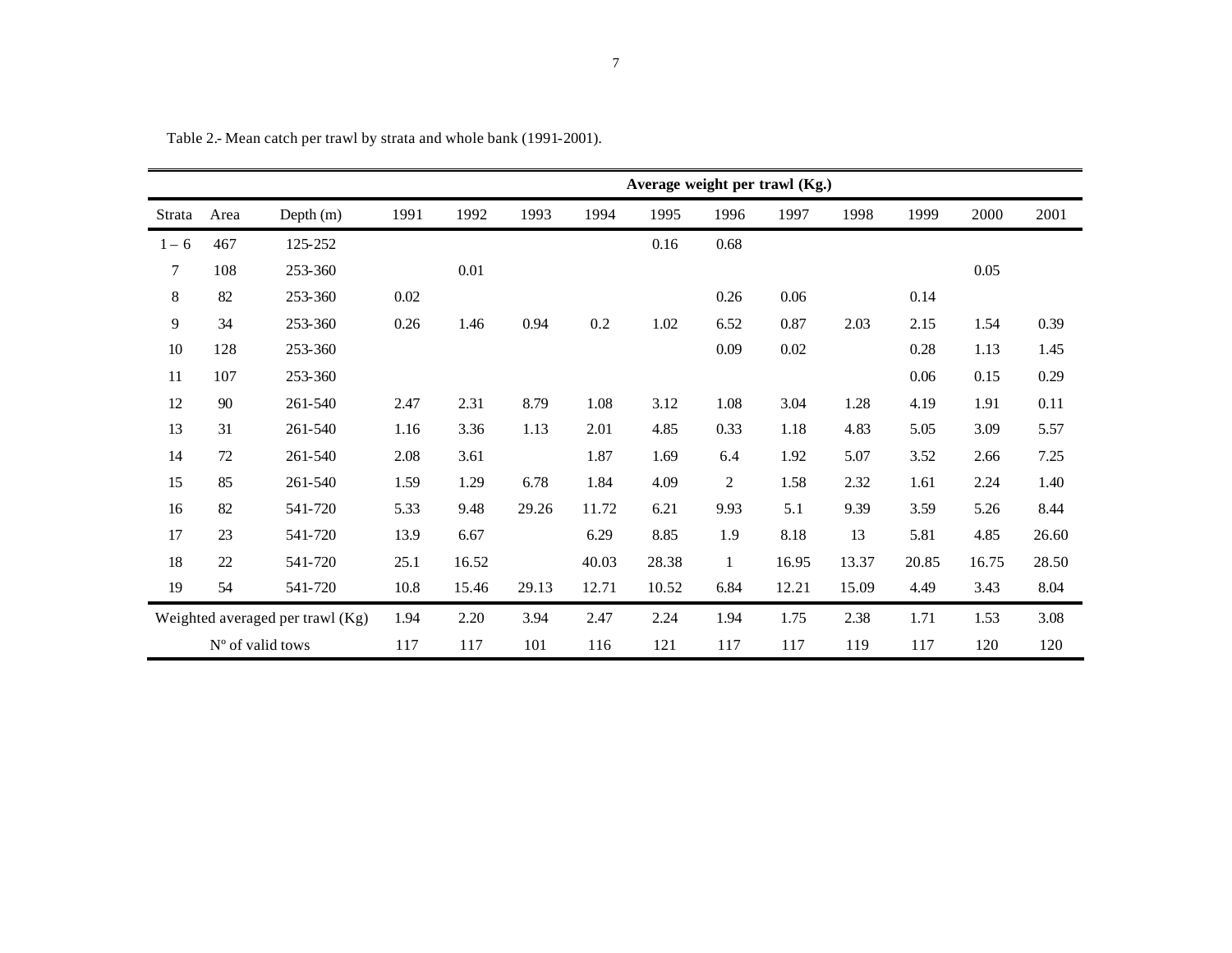| AFL (cm)/Year | 91             | 92             | 93               | 94             | 95             | 96             | 97              | 98             | 99               | 00           | 01           | Proportion (%) |
|---------------|----------------|----------------|------------------|----------------|----------------|----------------|-----------------|----------------|------------------|--------------|--------------|----------------|
| 3             | $\tau$         | 29             | $\overline{0}$   | $\overline{0}$ | $\overline{0}$ | $\tau$         | $7\phantom{.0}$ | 113            | 21               | 7            | 147          | 0,83           |
| 4             | 14             | 104            | 104              | $\mathbf{0}$   | 37             | 59             | 35              | 33             | 18               | 33           | 27           | 1,28           |
| 5             | 24             | 321            | 379              | 47             | 45             | 215            | 16              | 95             | 27               | 71           | 229          | 3,84           |
| 6             | 33             | 82             | 120              | 31             | 46             | 63             | 52              | 65             | 24               | 49           | 80           | 2,34           |
| 7             | 77             | 120            | 515              | 65             | 60             | 31             | 111             | 57             | 17               | 38           | 81           | 2,87           |
| 8             | 25             | 57             | 226              | 169            | 72             | 56             | 98              | 66             | 23               | 38           | 149          | 2,30           |
| 9             | 41             | 37             | 112              | 98             | 139            | 46             | 76              | 208            | 35               | 65           | 74           | 2,15           |
| 10            | 40             | 36             | 182              | 231            | 342            | 113            | 94              | 177            | 93               | 27           | 57           | 3,15           |
| 11            | 97             | 49             | 156              | 196            | 295            | 116            | 31              | 121            | 205              | 86           | 95           | 3,19           |
| 12            | 215            | 53             | 200              | 117            | 527            | 160            | 173             | 155            | 102              | 105          | 133          | 4,38           |
|               |                |                |                  |                |                |                |                 |                |                  |              |              |                |
| 13            | 253            | 98             | 177              | 100            | 271            | 255            | 195             | 217            | 141              | 145          | 161          | 4,66           |
| 14            | 275            | 259            | 307              | 255            | 131            | 308            | 395             | 496            | 190              | 171          | 388          | 7,03           |
| 15            | 208            | 298            | 560              | 236            | 185            | 212            | 317             | 577            | 324              | 127          | 402          | 7,97           |
| 16            | 221            | 256            | 890              | 213            | 275            | 308            | 208             | 489            | 447              | 295          | 442          | 9,40           |
| 17            | 271            | 187            | 715              | 426            | 332            | 244            | 90              | 345            | 394              | 296          | 392          | 8,49           |
| 18            | 315            | 197            | 613              | 469            | 412            | 244            | 127             | 197            | 330              | 218          | 524          | 8,41           |
| 19            | 266            | 155            | 505              | 440            | 433            | 308            | 163             | 215            | 201              | 224          | 444          | 7,46           |
| 20            | 226            | 210            | 364              | 248            | 280            | 270            | 148             | 159            | 142              | 146          | 356          | 5,79           |
| 21            | 86             | 112            | 282              | 166            | 151            | 114            | 107             | 144            | 128              | 103          | 209          | 3,53           |
| 22            | 81             | 81             | 193              | 101            | 73             | 101            | 113             | 157            | 47               | 88           | 93           | 2,50           |
| 23            | 45             | 74             | 244              | 71             | 16             | 31             | 83              | 50             | 55               | 37           | 80           | 1,82           |
| 24            | 31             | 35             | 95               | 73             | 26             | 46             | 82              | 88             | 32               | 39           | 86           | 1,43           |
| 25            | $\mathbf{0}$   | 35             | 50               | 72             | 26             | 21             | 45              | 68             | 39               | 37           | 104          | 1,25           |
| 26            | 22             | 62             | 78               | 43             | 19             | 29             | 52              | 38             | $\mathbf{0}$     | 37           | 46           | 1,05           |
| 27            | 16             | 29             | 31               | 24             | 28             | 21             | 53              | 23             | 9                | $8\,$        | 49           | 0,68           |
| 28            | 25             | 29             | 58               | $\,8\,$        | 13             | $\,8\,$        | 22              | 7              | 14               | 13           | 64           | 0,66           |
| 29            | 16             | 21             | 58               | 46             | 0              | $\overline{0}$ | 15              | 23             | 8                | $\tau$       | 16           | 0,57           |
| 30            | 16             | 44             | 17               | 19             | 9              | 8              | $\overline{0}$  | 17             | 25               | $\tau$       | 45           | 0,58           |
| 31            | $\overline{0}$ | 10             | $\boldsymbol{0}$ | 31             | 6              | 7              | $\tau$          | $\overline{0}$ | $\boldsymbol{0}$ | $\tau$       | 15           | 0,21           |
| 32            | $\theta$       | 14             | $\boldsymbol{0}$ | 11             | 7              | 14             | 8               | $\overline{0}$ | $\boldsymbol{0}$ | $\mathbf{0}$ | $\,8\,$      | 0,15           |
| 33            | $\Omega$       | $\overline{0}$ | $\overline{0}$   | $\overline{0}$ | $\Omega$       | $\Omega$       | $\Omega$        | $\Omega$       | $\overline{0}$   | $\theta$     | $\mathbf{0}$ | 0,00           |
| 34            | $\theta$       | $\mathbf{0}$   | $\theta$         | $\theta$       | $\Omega$       | $\Omega$       | $\Omega$        | $\tau$         | $\overline{0}$   | 8            | $\theta$     | 0,03           |
| 35            | $\overline{0}$ | $\theta$       | $\overline{0}$   | $\theta$       | $\Omega$       | $\Omega$       | $\Omega$        | $\theta$       | $\overline{0}$   | $\tau$       | $\Omega$     | 0,01           |
| <b>Total</b>  | 2946           | 3094           | 7231             | 4006           | 4256           | 3415           | 2923            | 4407           | 3091             | 2539         | 4996         | 100            |
| Mean AFL (cm) | 16,03          | 15,04          | 15,31            | 16,45          | 15,04          | 15,24          | 15,81           | 15,13          | 16,04            | 16,14        | 16.00        | 15,61          |

Table 3.- Roughhead grenadier length distribution and mean AFL (,000) for each year of the 1991-2001 period.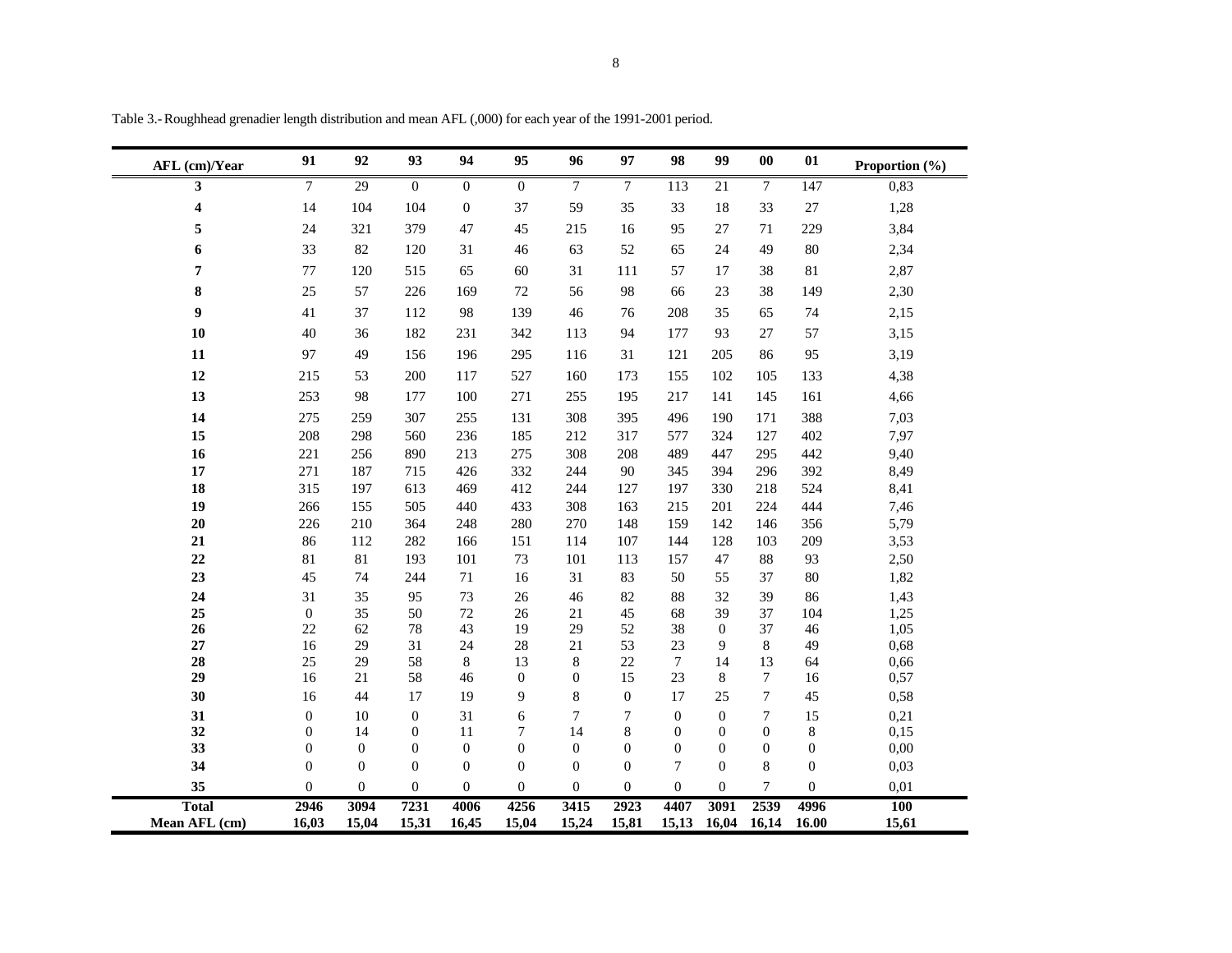| Table 4.- Mean Age-Length key (1994-2001). |
|--------------------------------------------|
|--------------------------------------------|

| <b>Males</b>       |                |              |                |                         |                  |                  |                |        |      |                |                |                |                  |                |      |                |              |              |                  |
|--------------------|----------------|--------------|----------------|-------------------------|------------------|------------------|----------------|--------|------|----------------|----------------|----------------|------------------|----------------|------|----------------|--------------|--------------|------------------|
| Length / Age       | $\mathbf{1}$   | $\mathbf{2}$ | $\mathbf{3}$   | $\overline{\mathbf{4}}$ | 5                | 6                | $\overline{7}$ | 8      | 9    | 10             | 11             | 12             | 13               | 14             | 15   | 16             |              | 20           | <b>Total</b>     |
| 3                  | 8              | 1            |                |                         |                  |                  |                |        |      |                |                |                |                  |                |      |                |              |              | 9                |
| 4                  | $\overline{2}$ | 5            |                |                         |                  |                  |                |        |      |                |                |                |                  |                |      |                |              |              | $\overline{7}$   |
| 5                  |                | 14           |                |                         |                  |                  |                |        |      |                |                |                |                  |                |      |                |              |              | 14               |
| 6                  |                | 15           | $\overline{9}$ |                         |                  |                  |                |        |      |                |                |                |                  |                |      |                |              |              | 24               |
| 7                  |                | 1            | 16             |                         |                  |                  |                |        |      |                |                |                |                  |                |      |                |              |              | 17               |
| 8                  |                | 3            | 18             | 5                       |                  |                  |                |        |      |                |                |                |                  |                |      |                |              |              | 26               |
| 9                  |                | $\mathbf{1}$ | 19             | $20\,$                  | 1                |                  |                |        |      |                |                |                |                  |                |      |                |              |              | 41               |
| 10                 |                |              | $\tau$         | 28                      | 9                |                  |                |        |      |                |                |                |                  |                |      |                |              |              | 44               |
| 11                 |                |              | $\sqrt{2}$     | 24                      | 28               | $\boldsymbol{2}$ |                |        |      |                |                |                |                  |                |      |                |              |              | 56               |
| 12                 |                |              | 1              | $\overline{4}$          | 34               | $20\,$           | $\tau$         |        |      |                |                |                |                  |                |      |                |              |              | 66               |
| 13                 |                |              |                | 2                       | 19               | 36               | 16             |        |      |                |                |                |                  |                |      |                |              |              | 73               |
| 14                 |                |              |                |                         | 15               | 37               | 23             | 11     | 1    |                |                |                |                  |                |      |                |              |              | 87               |
| 15                 |                |              |                |                         | $\boldsymbol{2}$ | 25               | 30             | 20     | 6    |                |                |                |                  |                |      |                |              |              | 83               |
| 16                 |                |              |                |                         | 3                | 17               | 39             | 31     | 24   | 6              | 1              |                |                  |                |      |                |              |              | 121              |
| 17                 |                |              |                |                         |                  | 9                | 23             | 28     | 25   | 24             | 2              |                |                  |                |      |                |              |              | 111              |
| 18                 |                |              |                |                         |                  | $\mathbf{1}$     | 10             | $28\,$ | 29   | 27             | 16             | $\sqrt{3}$     | $\mathfrak{Z}$   |                |      |                |              |              | 118              |
| 19                 |                |              |                |                         |                  |                  | 6              | 13     | 27   | 29             | 21             | 11             | $\overline{4}$   | 2              |      |                |              |              | 114              |
| ${\bf 20}$         |                |              |                |                         |                  |                  |                | 3      | 17   | 21             | 14             | 25             | $\tau$           | $\overline{c}$ |      |                |              |              | 89               |
| 21                 |                |              |                |                         |                  |                  |                | 1      | 9    | 6              | 12             | 17             | $\overline{7}$   | 3              | 1    | $\overline{c}$ |              |              | 58               |
| $\bf 22$           |                |              |                |                         |                  |                  |                |        |      | $\overline{c}$ | $\overline{c}$ | $\overline{4}$ | $\boldsymbol{2}$ | $\overline{c}$ |      |                |              | 1            | 13               |
| 23                 |                |              |                |                         |                  |                  |                |        |      |                |                |                | $\mathbf{1}$     | $\overline{c}$ |      |                | 1            |              | 4                |
| 24                 |                |              |                |                         |                  |                  |                |        |      |                |                |                |                  |                |      |                |              |              | $\boldsymbol{2}$ |
| <b>Total</b>       | 10             | 40           | $\bf 72$       | 83                      | 111              | 147              | 154            | 135    | 138  | 115            | 68             | 60             | 24               | 12             | 3    | $\mathbf{2}$   | $\mathbf{1}$ | $\mathbf{2}$ | 1177             |
| $\frac{0}{0}$      | 0,8            | 3,4          | 6,1            | 7,1                     | 9,4              | 12,5             | 13,1           | 11,5   | 11,7 | 9,8            | 5,8            | 5,1            | 2,0              | 1,0            | 0,3  | 0,2            | 0,1          | 0,2          | <b>100</b>       |
| <b>Mean Length</b> | 3,2            | 5,6          | 8,1            | 10,1                    | 12,2             | 14,1             | 15,4           | 16,7   | 17,9 | 18,5           | 19,3           | 20,1           | 20,2             | 21,3           | 19,3 | 21,0           | 23,0         | 23,0         | 15,1             |
| St. Dv.            | 0,42           | 1,22         | 1,36           | 1,09                    |                  | 1,40 1,49        | 1,70           | 1,55   | 1,64 | 1,37           | 1,26           | 0,96           | 1,31             | 1,60           | 1,53 |                |              | 1,41         |                  |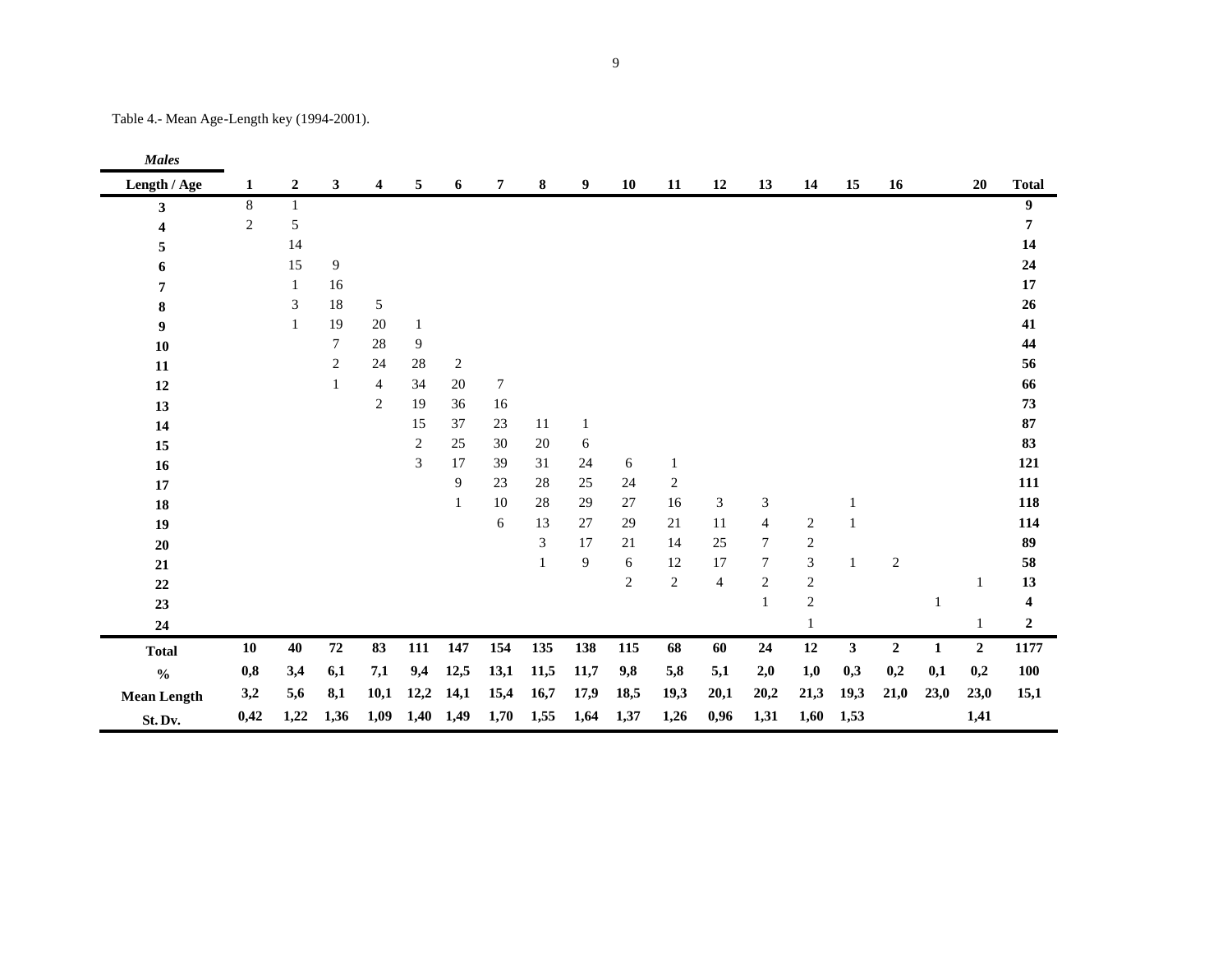| $1$ avic $4.5$ (commuted)<br>Females | $\mathbf{1}$   | $\boldsymbol{2}$ | 3            | 4            | 5                                         | 6                           | 7            | 8                       | 9              | <b>10</b>         | 11                           | 12                 | 13              | 14             | 15             | 16                | 17             | 18                      | 19           | 20   | <b>Total</b>                     |
|--------------------------------------|----------------|------------------|--------------|--------------|-------------------------------------------|-----------------------------|--------------|-------------------------|----------------|-------------------|------------------------------|--------------------|-----------------|----------------|----------------|-------------------|----------------|-------------------------|--------------|------|----------------------------------|
| 3                                    | $\overline{4}$ |                  |              |              |                                           |                             |              |                         |                |                   |                              |                    |                 |                |                |                   |                |                         |              |      | 4                                |
| 4                                    |                | $\boldsymbol{9}$ |              |              |                                           |                             |              |                         |                |                   |                              |                    |                 |                |                |                   |                |                         |              |      | 9                                |
| 5                                    |                | 24               |              |              |                                           |                             |              |                         |                |                   |                              |                    |                 |                |                |                   |                |                         |              |      | 24                               |
| 6                                    |                | 17               | $10\,$       |              |                                           |                             |              |                         |                |                   |                              |                    |                 |                |                |                   |                |                         |              |      | 27                               |
| 7                                    |                | 11               | $30\,$       |              |                                           |                             |              |                         |                |                   |                              |                    |                 |                |                |                   |                |                         |              |      | 41                               |
| ${\bf 8}$                            |                | $\boldsymbol{2}$ | 31           | 8            |                                           |                             |              |                         |                |                   |                              |                    |                 |                |                |                   |                |                         |              |      | 41                               |
| $\boldsymbol{9}$                     |                |                  | $20\,$       | $20\,$       | $\ensuremath{\mathfrak{Z}}$               |                             |              |                         |                |                   |                              |                    |                 |                |                |                   |                |                         |              |      | 43                               |
| 10                                   |                |                  | $10\,$       | 35           | 11                                        |                             |              |                         |                |                   |                              |                    |                 |                |                |                   |                |                         |              |      | 56                               |
| 11                                   |                |                  | $\mathbf{1}$ | 25           | $26\,$                                    | $\ensuremath{\mathfrak{Z}}$ |              |                         |                |                   |                              |                    |                 |                |                |                   |                |                         |              |      | 55                               |
| 12                                   |                |                  |              | 11           | $28\,$                                    | $21\,$                      | $\mathbf{1}$ | 1                       |                |                   |                              |                    |                 |                |                |                   |                |                         |              |      | 62                               |
| 13                                   |                |                  |              | $\mathbf{1}$ | 32                                        | 32                          | 9            | $\mathbf{1}$            | 1              |                   |                              |                    |                 |                |                |                   |                |                         |              |      | 76                               |
| 14                                   |                |                  |              |              | 16                                        | 34                          | 22           | $8\,$                   |                |                   |                              |                    |                 |                |                |                   |                |                         |              |      | 80                               |
| 15<br>16                             |                |                  |              |              | $\overline{\mathbf{4}}$<br>$\overline{c}$ | 32<br>16                    | 28<br>32     | $20\,$<br>$25\,$        | 4<br>11        | $\mathbf{1}$<br>3 |                              |                    |                 |                |                |                   |                |                         |              |      | 89<br>89                         |
| 17                                   |                |                  |              |              |                                           | $\,8\,$                     | 30           | 29                      | 18             | 3                 |                              |                    |                 |                |                |                   |                |                         |              |      | 88                               |
| 18                                   |                |                  |              |              |                                           |                             | 13           | 27                      | 25             | 14                |                              |                    |                 |                |                |                   |                |                         |              |      | 79                               |
| 19                                   |                |                  |              |              |                                           |                             | 3            | $22\,$                  | 36             | 23                | 7                            | $\boldsymbol{2}$   |                 |                |                |                   |                |                         |              |      | 93                               |
| $20\,$<br>21                         |                |                  |              |              |                                           |                             |              | $8\,$<br>$\overline{4}$ | 29<br>12       | 30<br>27          | 17<br>16                     | 5<br>$\tau$        | 4               |                |                |                   |                |                         |              |      | 89<br>70                         |
| 22                                   |                |                  |              |              |                                           |                             |              |                         | $\overline{4}$ | 17                | 28                           | 18                 | 11              | $\sqrt{3}$     |                |                   |                |                         |              |      | 81                               |
| 23                                   |                |                  |              |              |                                           |                             |              |                         | $\mathbf{2}$   | 2                 | 15                           | 11                 | 11              | $\overline{c}$ | $\overline{c}$ |                   |                |                         |              |      | 45                               |
| 24                                   |                |                  |              |              |                                           |                             |              |                         | $\mathbf{1}$   | 5                 | 10                           | 16                 | 15              | 7              | $\overline{c}$ |                   |                |                         |              |      | 56                               |
| 25                                   |                |                  |              |              |                                           |                             |              |                         |                | $\mathbf{1}$      | 6                            | 8                  | 14              | 14             | 4              | 1                 |                |                         |              |      | 48                               |
| 26<br>27                             |                |                  |              |              |                                           |                             |              |                         |                | $\mathbf{1}$<br>1 | $\mathbf{1}$<br>$\mathbf{1}$ | 12<br>$\mathbf{1}$ | 9<br>$8\,$      | 3<br>$\,8\,$   | 7<br>$\,8\,$   | 3<br>$\mathbf{1}$ | $\mathbf{1}$   |                         |              |      | 36<br>29                         |
| 28                                   |                |                  |              |              |                                           |                             |              |                         |                |                   |                              |                    | 3               | $10\,$         | 5              | $\sqrt{2}$        | $\,1\,$        |                         |              |      | 21                               |
| 29                                   |                |                  |              |              |                                           |                             |              |                         |                |                   |                              | $\mathbf{1}$       | $\mathbf{1}$    | $\mathbf{1}$   | 4              | 5                 |                | 1                       |              |      | 13                               |
| 30                                   |                |                  |              |              |                                           |                             |              |                         |                |                   | $\mathbf{1}$                 |                    | $\mathbf{1}$    | $\overline{4}$ | 6              |                   | 4              |                         |              |      | 16                               |
| 31                                   |                |                  |              |              |                                           |                             |              |                         |                |                   |                              |                    |                 |                | $\overline{c}$ | $\mathbf{1}$      |                | $\sqrt{2}$              |              | 1    | 6                                |
| 32<br>34                             |                |                  |              |              |                                           |                             |              |                         |                |                   |                              | $\mathbf{1}$       |                 | $\mathbf{1}$   | $\mathbf{1}$   | $\,1\,$           | $\mathbf{1}$   |                         |              |      | 5                                |
| 35                                   |                |                  |              |              |                                           |                             |              |                         |                |                   |                              |                    |                 |                |                | $\mathbf{1}$      |                | $\mathbf{1}$            | $\mathbf{1}$ |      | $\boldsymbol{2}$<br>$\mathbf{1}$ |
| <b>Total</b>                         | 4              | 63               | 102          | 100          | 122                                       | 146                         | 138          | 145                     | 143            | 128               | 102                          | 82                 | $\overline{77}$ | 53             | 41             | $\overline{15}$   | $\overline{7}$ | $\overline{\mathbf{4}}$ | $\mathbf{1}$ | 1    | 1474                             |
| $\mathbf{0}_{\mathbf{0}}^{\prime}$   | 0,3            | 4,3              | 6,9          | 6,8          | 8,3                                       | 9,9                         | 9,4          | 9,8                     | 9,7            | 8,7               | 6,9                          | 5,6                | 5,2             | 3,6            | 2,8            | 1,0               | 0,5            | 0,3                     | 0,1          | 0,1  | <b>100</b>                       |
| M. AFL<br>St. Dv.                    | 3,0            | 5,6<br>1,04      | 7,9<br>1,17  | 10,1<br>1,14 | 12,2<br>1,45                              | 14,0<br>1,46                | 15,7<br>1,51 | 17,1<br>1,80 1,79       | 18,7           | 20,2<br>1,94      | 22,0<br>1,89                 | 23,4<br>2,22       | 24,4<br>2,01    | 26,1<br>2,25   | 27,4<br>2,23   | 28,5<br>2,45      | 29,6<br>1,62   | 31,3<br>2,06            | 35,0         | 31,0 | 17,0                             |

Table 4.- (continued)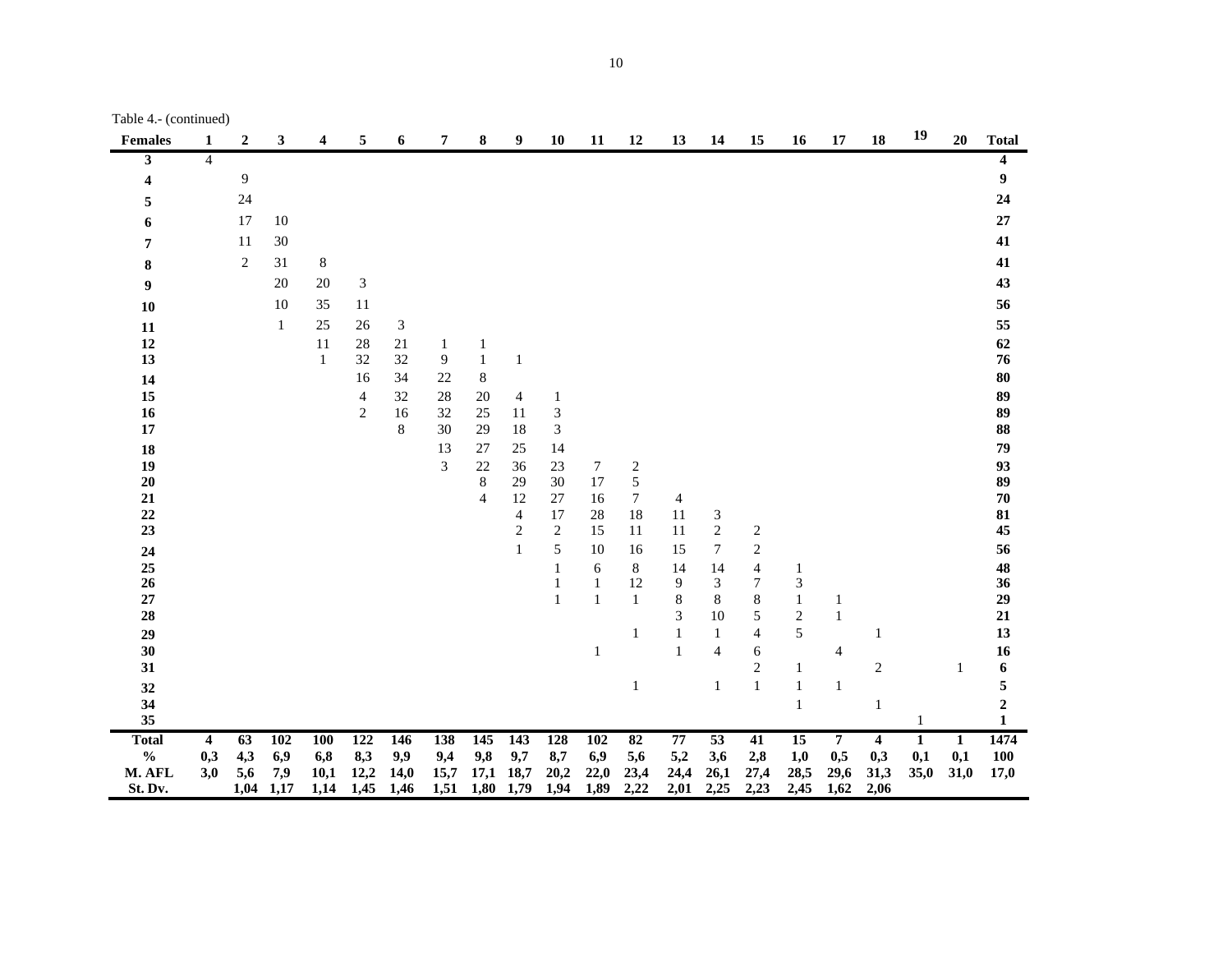|                                |                      | 1993                 |                      |                      | 1994                 |                      |                      | 1995                 |                      |                      | 1996                 |                      |                      | 1997                 |                      |
|--------------------------------|----------------------|----------------------|----------------------|----------------------|----------------------|----------------------|----------------------|----------------------|----------------------|----------------------|----------------------|----------------------|----------------------|----------------------|----------------------|
| Age                            | M                    | $\mathbf{F}$         | <b>Tot</b>           | M                    | $\mathbf{F}$         | <b>Tot</b>           | M                    | $\mathbf{F}$         | <b>Tot</b>           | М                    | $\mathbf F$          | <b>Tot</b>           | М                    | $\mathbf F$          | <b>Tot</b>           |
| $\overline{c}$                 |                      | 8                    | 8                    |                      | 9                    | 9                    | 20                   | 38                   | 58                   | 46                   | 24                   | 70                   | 14                   | 21                   | 35                   |
| 3                              | 112                  | 248                  | 359                  | 17                   | 36                   | 53                   | 92                   | 104                  | 196                  | 35                   | 79                   | 114                  | 83                   | 149                  | 232                  |
| 4                              | 173                  | 162                  | 335                  | 143                  | 121                  | 264                  | 190                  | 247                  | 437                  | 116                  | 84                   | 200                  | 53                   | 106                  | 159                  |
| 5                              | 120                  | 151                  | 271                  | 108                  | 139                  | 247                  | 360                  | 443                  | 803                  | 149                  | 172                  | 321                  | 73                   | 89                   | 162                  |
| 6                              | 445                  | 207                  | 652                  | 187                  | 101                  | 288                  | 324                  | 259                  | 583                  | 365                  | 194                  | 559                  | 214                  | 230                  | 444                  |
| 7                              | 621                  | 570                  | 1190                 | 224                  | 104                  | 328                  | 385                  | 180                  | 565                  | 191                  | 157                  | 348                  | 284                  | 309                  | 593                  |
| 8                              | 437                  | 413                  | 850                  | 169                  | 134                  | 303                  | 343                  | 240                  | 583                  | 232                  | 127                  | 359                  | 59                   | 110                  | 169                  |
| 9                              | 309                  | 353                  | 663                  | 124                  | 160                  | 284                  | 162                  | 192                  | 354                  | 167                  | 85                   | 252                  | 71                   | 111                  | 182                  |
| 10                             | 278                  | 257                  | 535                  | 42                   | 133                  | 175                  | 41                   | 111                  | 152                  | 199                  | 127                  | 326                  | 78                   | 63                   | 141                  |
| 11                             | 248                  | 327                  | 575                  |                      | 113                  | 113                  |                      | 39                   | 39                   | 226                  | 97                   | 323                  | 74                   | 130                  | 204                  |
| 12                             | 128                  | 205                  | 334                  | 28                   | 50                   | 78                   |                      | 33                   | 33                   | 68                   | 52                   | 120                  | 103                  | 127                  | 230                  |
| 13                             | 69                   | 149                  | 218                  |                      | 47                   | 47                   |                      | 27                   | 27                   | 15                   | 34                   | 49                   | 44                   | 110                  | 154                  |
| 14                             | 6                    | 62                   | 67                   |                      |                      |                      |                      | $\tau$               | 7                    |                      | 44                   | 44                   | 15                   | 55                   | 70                   |
| 15                             |                      | 85                   | 85                   |                      | 22                   | 22                   |                      | 22                   | 22                   |                      | 5                    | 5                    |                      | 56                   | 56                   |
| 16                             |                      | 31                   | 31                   |                      |                      |                      |                      |                      |                      |                      | 14                   | 14                   |                      | 18                   | 18                   |
| $18+$                          |                      |                      |                      |                      |                      |                      |                      |                      |                      |                      |                      |                      |                      | 18                   | 18                   |
| <b>Total</b><br>M. Age<br>S.D. | 2946<br>7,79<br>2,37 | 3228<br>8,39<br>3,10 | 6174<br>8,10<br>2,79 | 1042<br>6,79<br>1,93 | 1169<br>7,93<br>2,88 | 2211<br>7,39<br>2,54 | 1917<br>6.33<br>1,76 | 1942<br>6,57<br>2,56 | 3859<br>6,45<br>2,20 | 1809<br>7,62<br>2,53 | 1295<br>7.60<br>3,09 | 3104<br>7,61<br>2,78 | 1165<br>7.60<br>2,84 | 1702<br>8,24<br>3,60 | 2867<br>7,98<br>3,33 |

Table 5.- Roughhead grenadier age composition (,000) in Flemish Cap 1993-2001.

|                |      | 1998         |            |              | 1999           |            |                | 2000           |                |                | 2001 |            |       | <b>Total</b> |            |
|----------------|------|--------------|------------|--------------|----------------|------------|----------------|----------------|----------------|----------------|------|------------|-------|--------------|------------|
| Age            | M    | $\mathbf{F}$ | <b>Tot</b> | M            | $\mathbf{F}$   | <b>Tot</b> | M              | $\mathbf{F}$   | <b>Tot</b>     | M              | F    | <b>Tot</b> | М     | $\mathbf{F}$ | <b>Tot</b> |
|                | 26   | 13           | 39         | 10           | $\overline{0}$ | 10         | $\overline{0}$ | $\overline{0}$ | $\overline{0}$ | 62             | 13   | 75         | 98    | 26           | 124        |
| $\overline{c}$ | 63   | 130          | 193        | $\mathbf{0}$ | 36             | 36         | 30             | 62             | 92             | 170            | 161  | 331        | 343   | 489          | 832        |
| 3              | 119  | 135          | 254        | 20           | 34             | 54         | 61             | 46             | 107            | 94             | 185  | 279        | 633   | 1016         | 1648       |
| 4              | 125  | 121          | 246        | 128          | 81             | 209        | 43             | 29             | 72             | 54             | 80   | 134        | 1025  | 1031         | 2056       |
| 5              | 90   | 49           | 139        | 108          | 83             | 191        | 106            | 124            | 230            | 111            | 128  | 239        | 1225  | 1378         | 2603       |
| 6              | 141  | 201          | 342        | 92           | 153            | 245        | 145            | 142            | 287            | 214            | 245  | 459        | 2127  | 1732         | 3859       |
| 7              | 411  | 322          | 733        | 303          | 143            | 446        | 111            | 114            | 225            | 270            | 266  | 536        | 2800  | 2165         | 4964       |
| 8              | 549  | 410          | 959        | 383          | 278            | 661        | 149            | 125            | 274            | 287            | 231  | 518        | 2608  | 2068         | 4676       |
| 9              | 125  | 155          | 280        | 274          | 210            | 484        | 260            | 159            | 419            | 325            | 264  | 589        | 1817  | 1689         | 3507       |
| 10             | 156  | 120          | 276        | 131          | 113            | 244        | 169            | 187            | 356            | 339            | 480  | 819        | 1433  | 1591         | 3024       |
| 11             | 101  | 73           | 174        | 87           | 55             | 142        | 19             | 67             | 86             | 83             | 214  | 297        | 838   | 1115         | 1953       |
| 12             | 99   | 149          | 248        | 48           | 59             | 107        | 43             | 78             | 121            | 76             | 94   | 170        | 593   | 847          | 1441       |
| 13             | 60   | 147          | 207        | 25           | 49             | 74         | 15             | 51             | 66             | 8              | 97   | 105        | 236   | 711          | 947        |
| 14             | 34   | 68           | 102        | 35           | 47             | 82         | 12             | 40             | 52             | 8              | 132  | 140        | 110   | 455          | 564        |
| 15             |      | 61           | 61         | 5            | 39             | 44         | $\,8\,$        | 22             | 30             | $\overline{7}$ | 61   | 68         | 20    | 373          | 393        |
| 16             |      | 31           | 31         |              | 4              | 4          | 31             | 29             | 60             | 8              | 98   | 106        | 39    | 225          | 264        |
| 17             |      | 15           | 15         |              |                |            |                |                |                |                |      |            |       | 15           | 15         |
| $18+$          |      |              |            |              |                |            |                |                |                |                |      |            |       | 18           | $18\,$     |
| <b>Total</b>   | 2099 | 2200         | 4299       | 1649         | 1384           | 3033       | 1202           | 1275           | 2477           | 2116           | 2749 | 4865       | 15945 | 16944 32889  |            |
| M. Age         | 7,53 | 8,12         | 7,83       | 7,92         | 8,19           | 8,04       | 7,92           | 8,34           | 8,14           | 7,33           | 8,47 | 7,97       | 7,44  | 8,03         | 7,75       |
| S.D.           | 2,74 | 3,58         | 3,21       | 2,35         | 2,96           | 2,65       | 2,87           | 3,30           | 3,11           | 2,56           | 3,29 | 2,98       | 2,56  | 3,29         | 2,98       |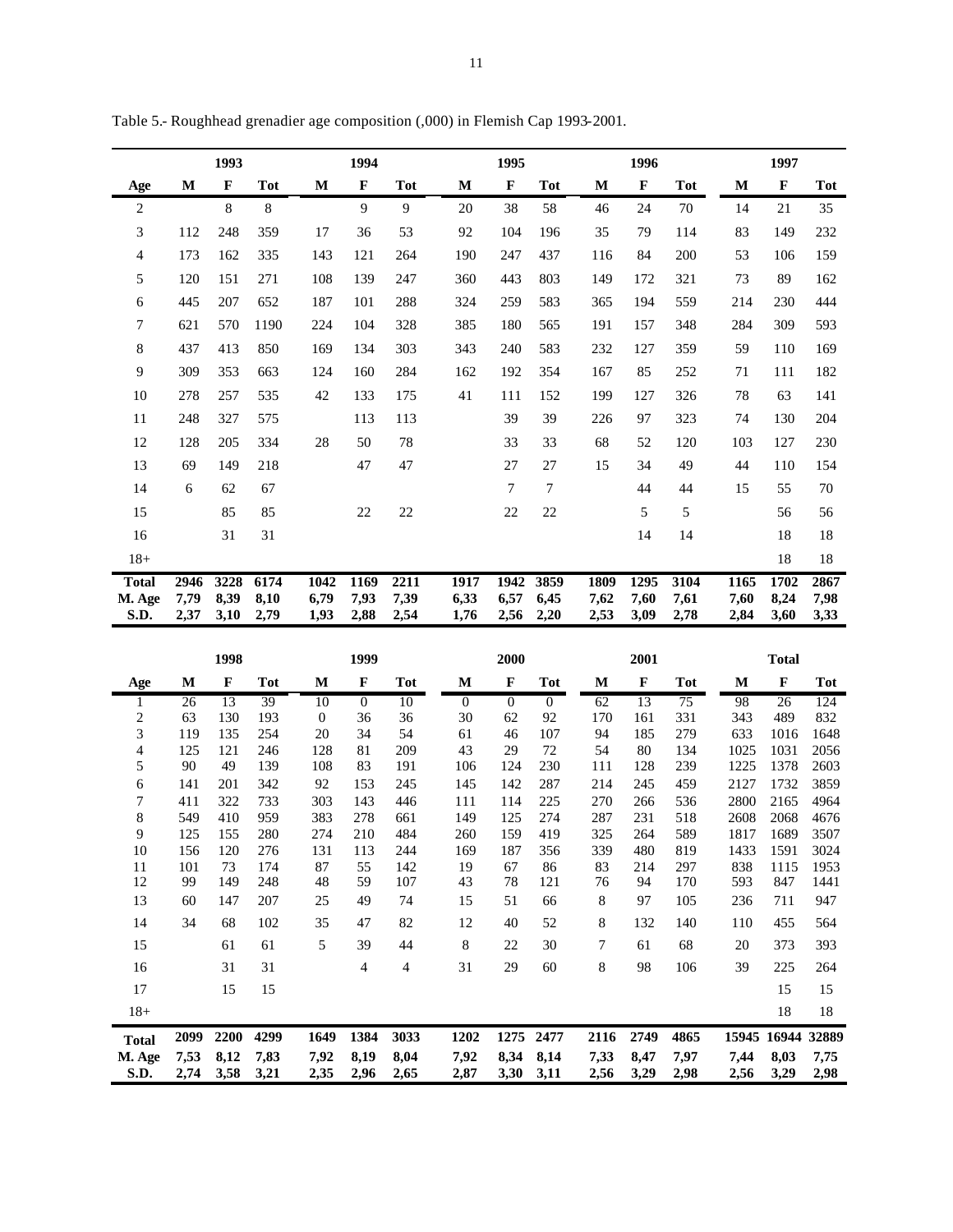|      |          | <b>MALES</b> |       |          | <b>FEMALES</b> |       |
|------|----------|--------------|-------|----------|----------------|-------|
| Year | $L_0$    | Ls           | K     | $L_0$    | Ls             | K     |
| 2001 | 0,950    | 23.9         | 0.159 | 0,350    | 52,3           | 0.051 |
| 2000 | 0.199    | 25.8         | 0,128 | $-0.079$ | 68,7           | 0.034 |
| 1999 | $-0,132$ | 27,9         | 0,104 | 0,405    | 57,8           | 0.044 |
| 1998 | 0.270    | 27,5         | 0,109 | 0,460    | 46,3           | 0,056 |
| 1997 | 1.425    | 22,9         | 0,176 | 0,533    | 51,2           | 0,050 |
| 1996 | 0.490    | 23,5         | 0,172 | 0,346    | 77,0           | 0,032 |
| 1995 | $-1.576$ | 37,1         | 0.073 | $-0.681$ | 51.9           | 0,053 |
| 1994 | 1,768    | 22,8         | 0,254 | $-0.054$ | 57,6           | 0,048 |
| 1993 | 1,074    | 21,9         | 0,197 | 0,634    | 46,4           | 0,060 |

Table 6a. Logarithmic growth regression curves, fitted to mean length at age data, for male and female roughhead grenadier from EU Survey (1993-2001).

Table 6b.- Parameters of the Von Bertalanffy growth curves by sex for the EU Survey 1993-2001.

|      | <b>MALES</b>                          |        | <b>FEMALES</b>                          |        |
|------|---------------------------------------|--------|-----------------------------------------|--------|
| Year | Regression                            | $r^2$  | Regression                              | $r^2$  |
| 2001 | AFL (cm) = $7,266*$ Ln (A) + 1,4463   | 0.975  | AFL $(cm) = 10,291*$ Ln $(A) - 1,9577$  | 0.9422 |
| 2000 | AFL $(cm) = 7.835 * Ln (A) – 0.0057$  | 0.9896 | AFL (cm) = $12.923 * Ln (A) - 7.6958$   | 0.9331 |
| 1999 | AFL (cm) = $7.4754$ Ln (A) + $1.1001$ | 0.9621 | AFL $(cm) = 9.6124 * Ln (A) - 1.1061$   | 0.9240 |
| 1998 | AFL $(cm) = 7.1799$ Ln $(A) + 1.3319$ | 0.9678 | AFL (cm) = $9.5935 *$ Ln (A) - 1.4863   | 0.9183 |
| 1997 | $AFL$ (cm) = 8.7078 Ln (A) - 1.6519   | 0.9925 | AFL $(cm) = 12.118 * Ln (A) - 6.4209$   | 0.9546 |
| 1996 | AFL $(cm) = 8.9440$ Ln $(A) - 1.6428$ | 0.9911 | AFL $(cm) = 12.241 * Ln (A) - 6.1702$   | 0.9551 |
| 1995 | $AFL$ (cm) = 8.8152 Ln (A) - 0.2014   | 0.9509 | AFL (cm) = $12.268 *$ Ln (A) - $5.1506$ | 0.9503 |
| 1994 | AFL $(cm) = 13.034$ Ln $(A)$ - 8.1095 | 0.9241 | AFL $(cm) = 12.394 * Ln (A) - 5.4082$   | 0.9412 |
| 1993 | $AFL$ (cm) = 8.8156 Ln (A) - 1.8999   | 0.9861 | AFL (cm) = $12.999 *$ Ln (A) - 8.6786   | 0.9794 |

Table 7. Length weight relationship for roughhead grenadier males and females from EU Survey (1993-2001).

|      | <b>MALES</b>                                  |        | <b>FEMALES</b>                                |        |
|------|-----------------------------------------------|--------|-----------------------------------------------|--------|
| Year | Regression                                    | $r^2$  | Regression                                    | $r^2$  |
| 2001 | W (g) = $0,2747 * AFL$ (cm) <sup>2,5821</sup> | 0.9637 | W (g) = $0,1922$ * AFL (cm) <sup>2,716</sup>  | 0.9859 |
| 2000 | W (g) = $0.1423 * AFL$ (cm) <sup>2.8148</sup> | 0.9776 | W (g) = $0.1708 * AFL$ (cm) <sup>2.7537</sup> | 0.9744 |
| 1999 | W (g) = $0.1290 * AFL$ (cm) <sup>2.8670</sup> | 0.9718 | W (g) = $0.1174$ * AFL (cm) <sup>2.8950</sup> | 0.9866 |
| 1998 | W (g) = $0.1338 * AFL$ (cm) <sup>2.8621</sup> | 0.9669 | W (g) = $0.1199 * AFL$ (cm) <sup>2.9015</sup> | 0.9866 |
| 1997 | W (g) = $0.1209 * AFL$ (cm) <sup>2.8840</sup> | 0.9812 | W (g) = $0.1202 * AFL$ (cm) <sup>2.8898</sup> | 0.9923 |
| 1996 | W (g) = $0.1244 * AFL$ (cm) <sup>2.8889</sup> | 0.9802 | W (g) = $0.1367 * AFL$ (cm) <sup>2.8536</sup> | 0.9851 |
| 1995 | W (g) = $0.1131 * AFL$ (cm) <sup>2.9409</sup> | 0.9818 | W (g) = $0.1139 * AFL$ (cm) <sup>2.9344</sup> | 0.9859 |
| 1994 | W (g) = $0.1489 * AFL$ (cm) <sup>2.8437</sup> | 0.9694 | W (g) = $0.1015 * AFL$ (cm) <sup>2.9935</sup> | 0.9895 |
| 1993 | W (g) = $0.0793 * AFL$ (cm) <sup>3.0883</sup> | 0.9734 | W (g) = $0.1016 * AFL$ (cm) <sup>2.9934</sup> | 0.9895 |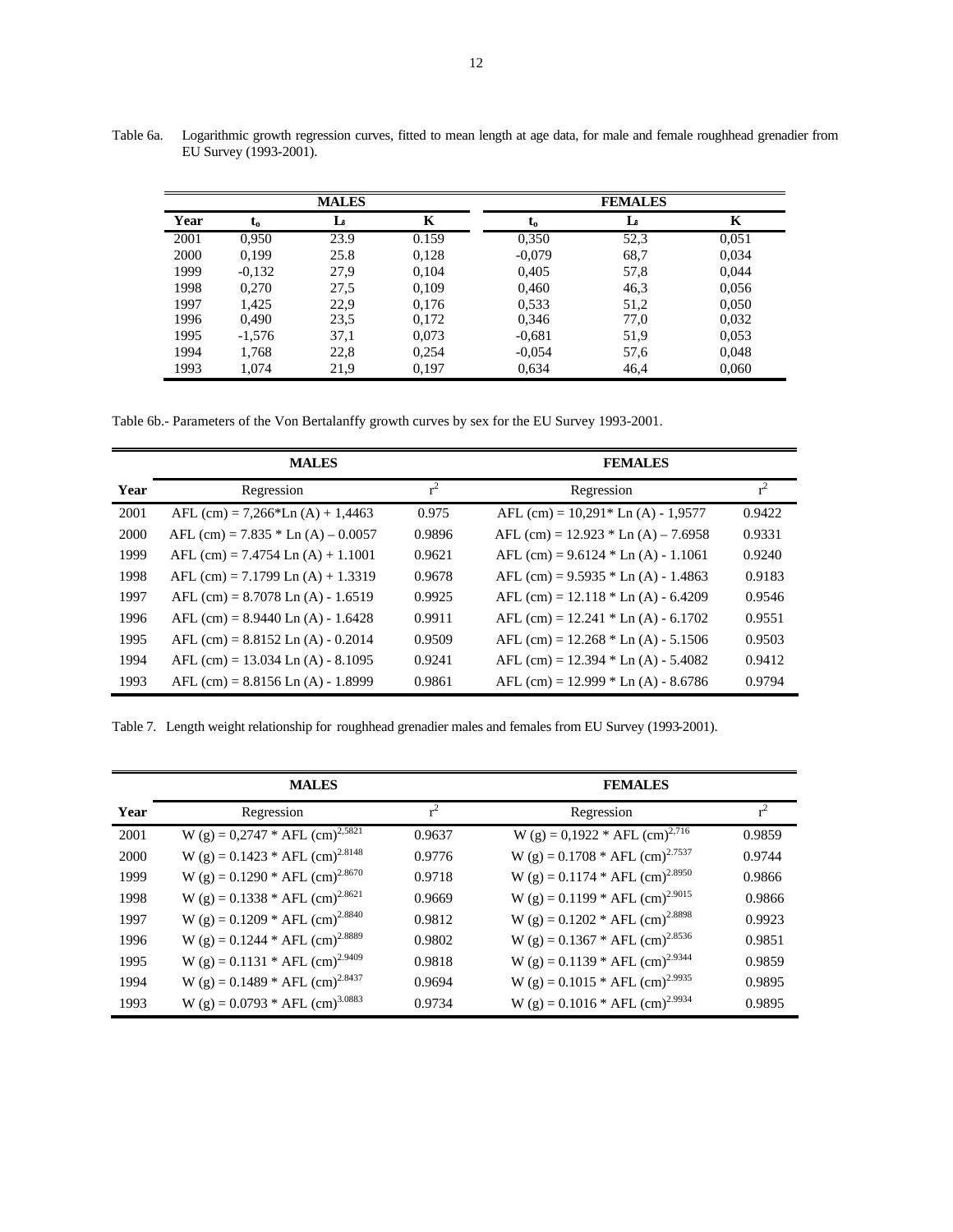

Fig. 1. Total biomass estimated by the swept area method for the area studied during the EU bottom trawl survey (1988-2001).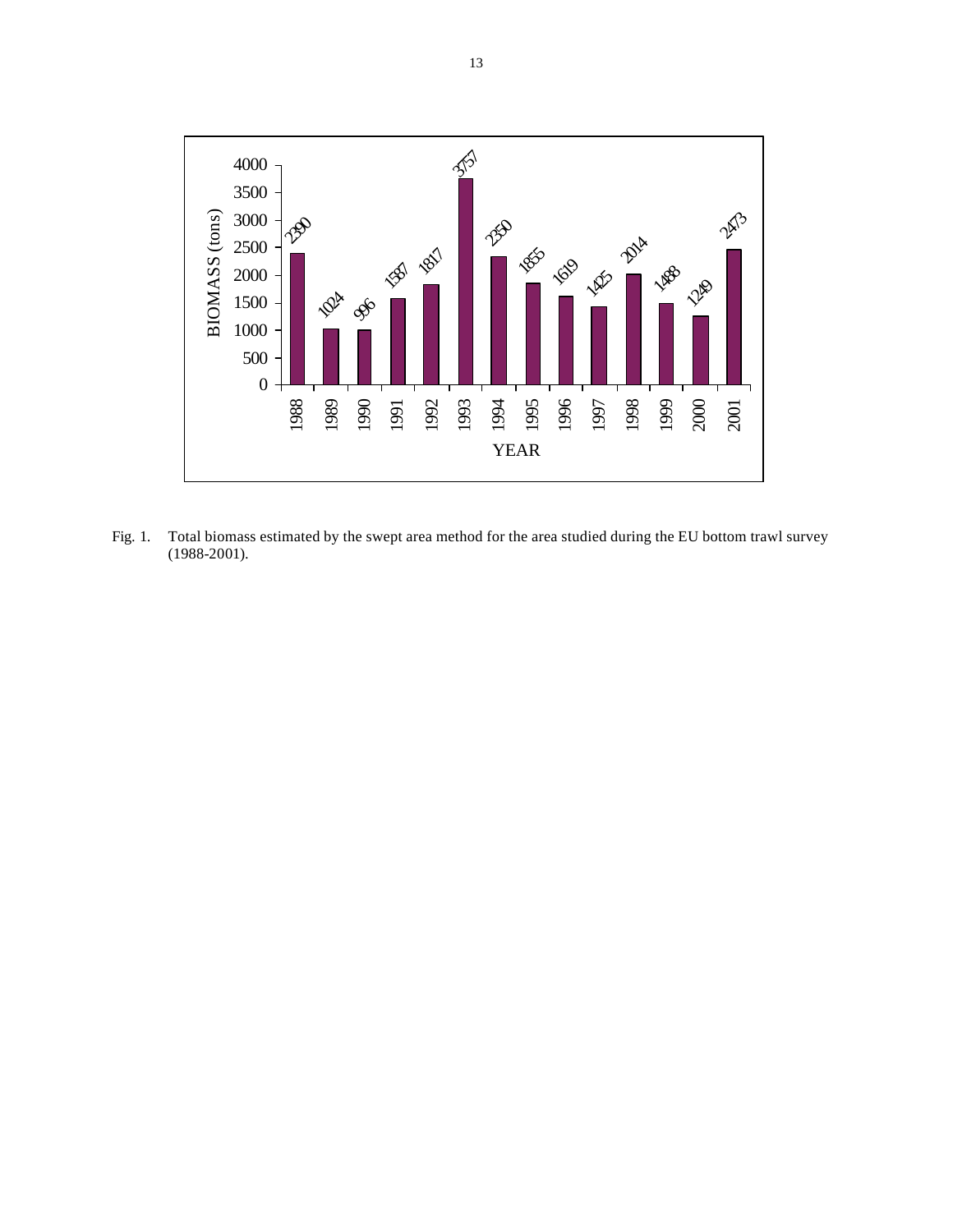

Fig. 2. Annual length distribution by sex (except 1991-1992) in Flemish Cap 1991-2001.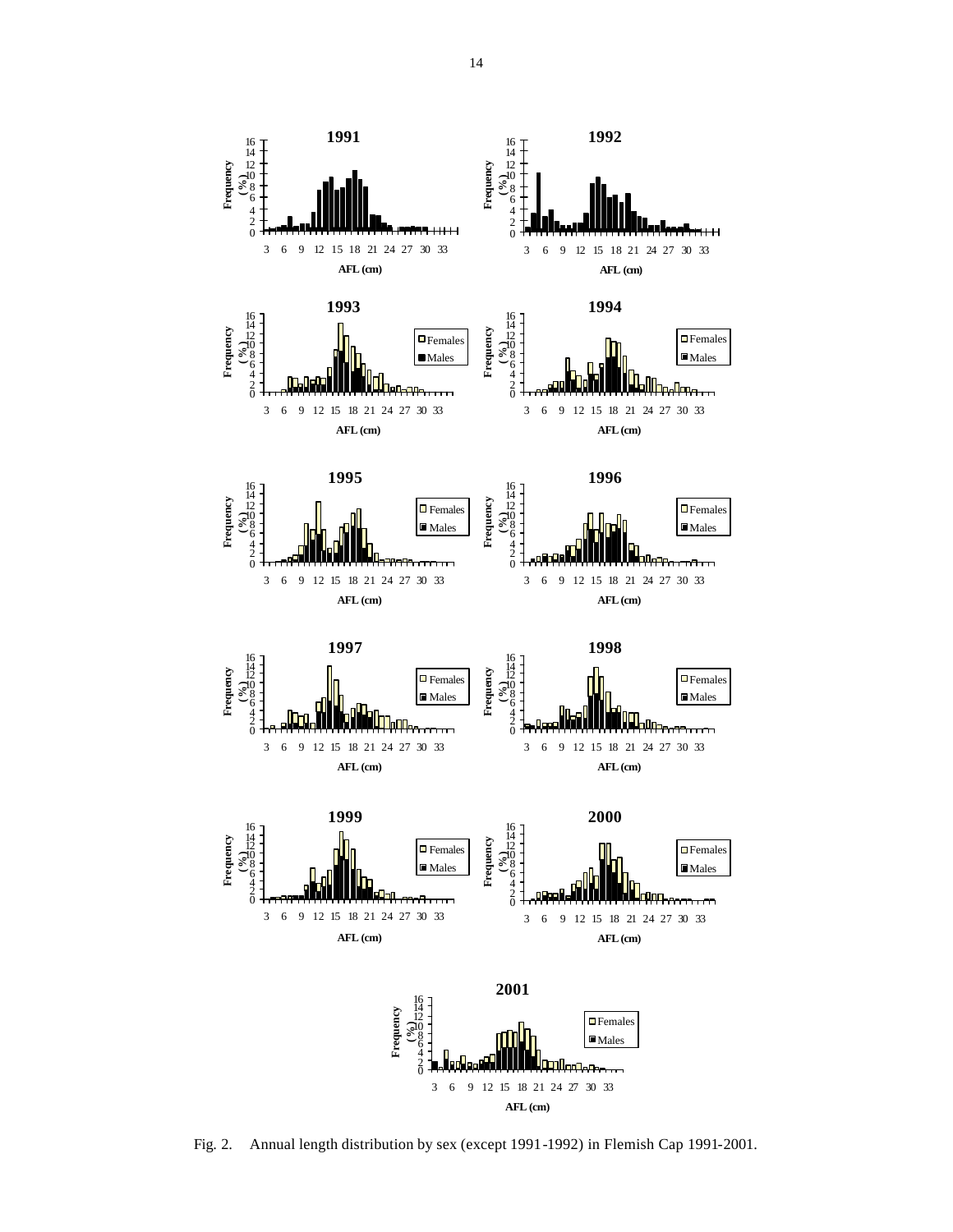

Fig. 3. Annual age composition by sex (except 1991-1992), in Flemish Cap 1991-2001.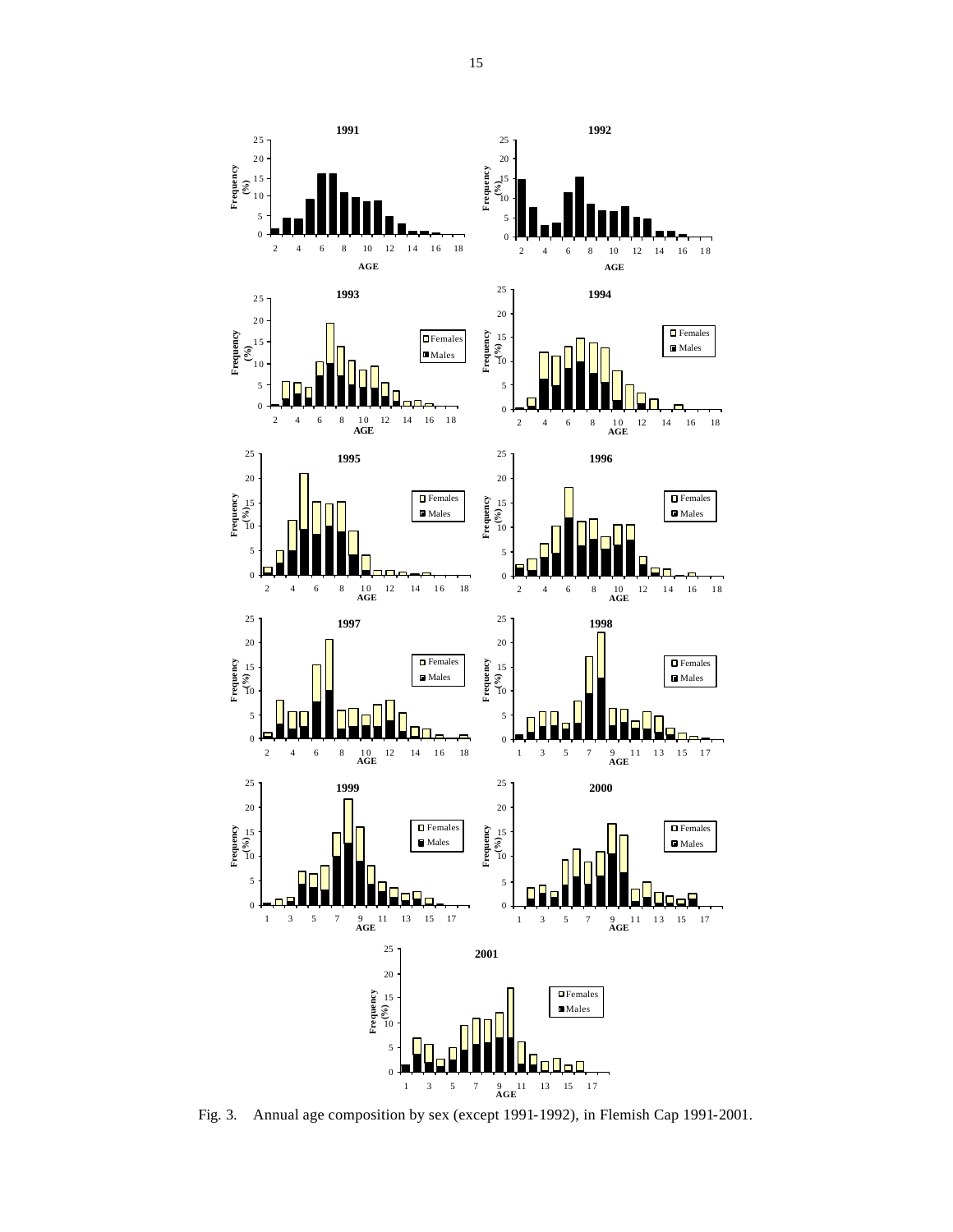

Fig. 4. Female ratio by age in Flemish Cap 1993-2001.



Fig. 5. Female ratio by length in Flemish Cap 1993-2001.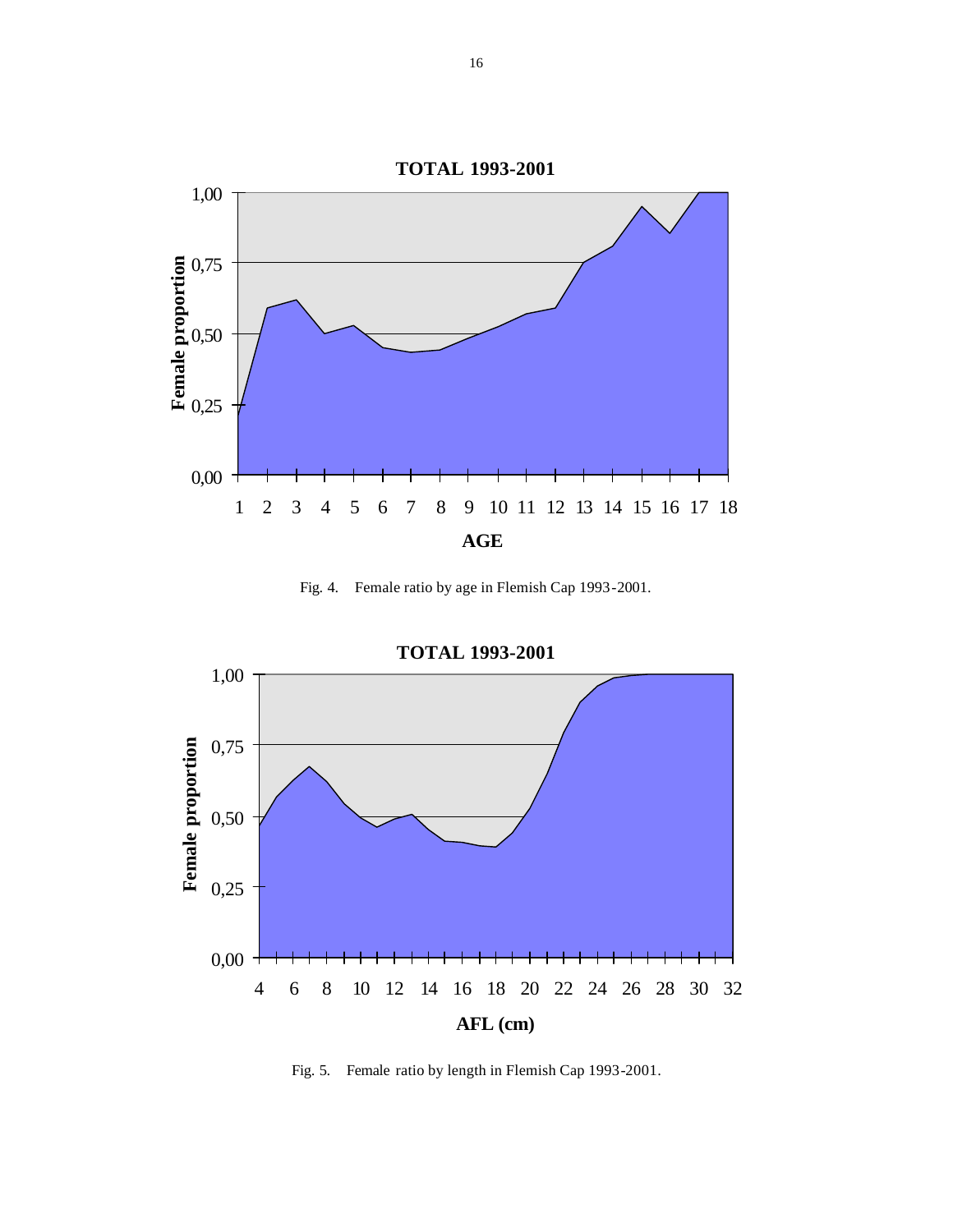

b)



Fig. 6 a and b. Von Bertanlanffy (a) and logarithmic (b) growth curve by sexes in Flemish Cap 2001.